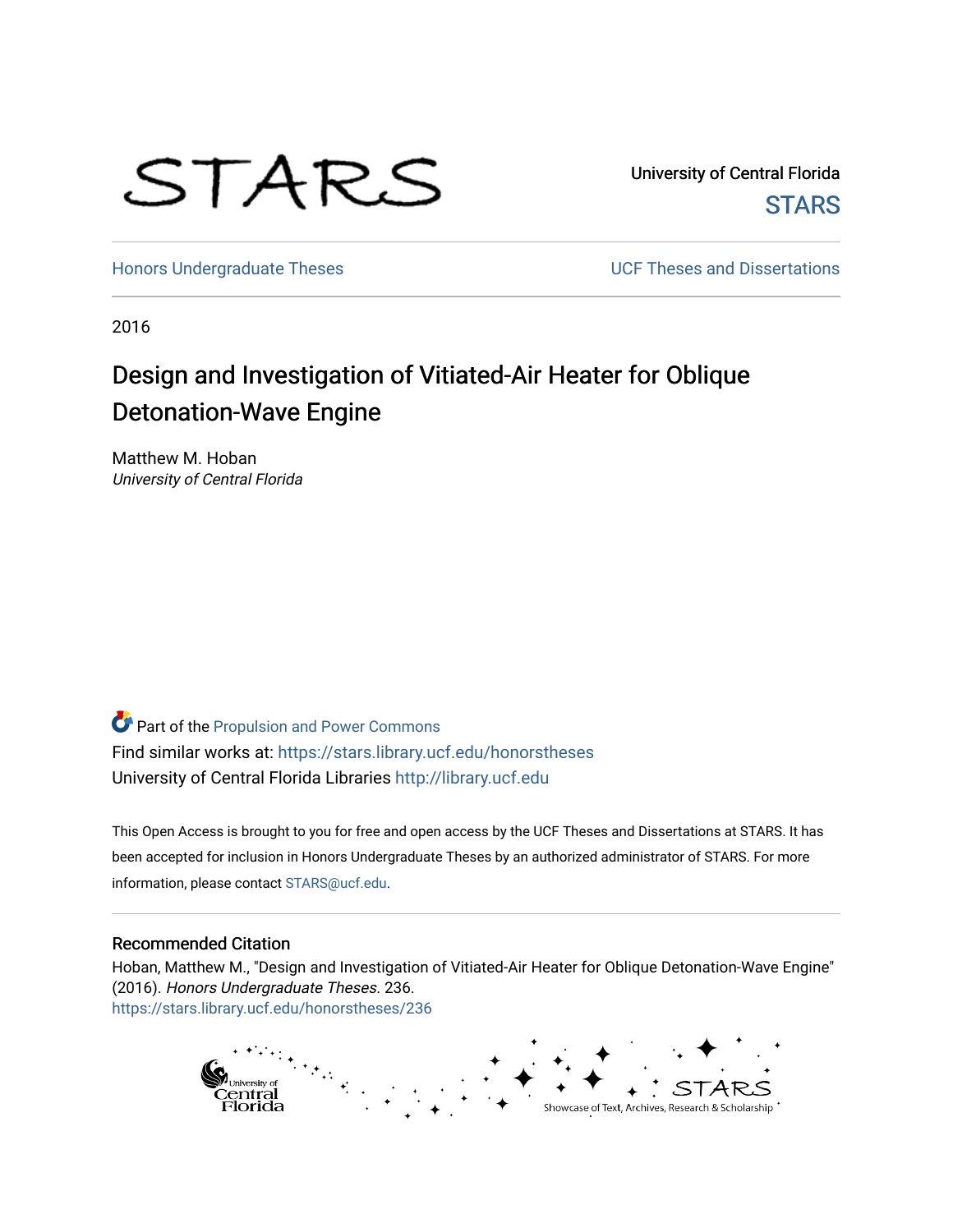## DESIGN AND INVESTIGATION OF VITIATED-AIR HEATER FOR OBLIQUE DETONATION-WAVE ENGINE

by

## MATTHEW HOBAN

A thesis submitted in partial fulfillment of the requirements for the Honors in the Major Program in Aerospace Engineering in the College of Engineering and Computer Science at the University of Central Florida Orlando, Florida

### Fall 2016

Thesis Chair: Dr. Kareem Ahmed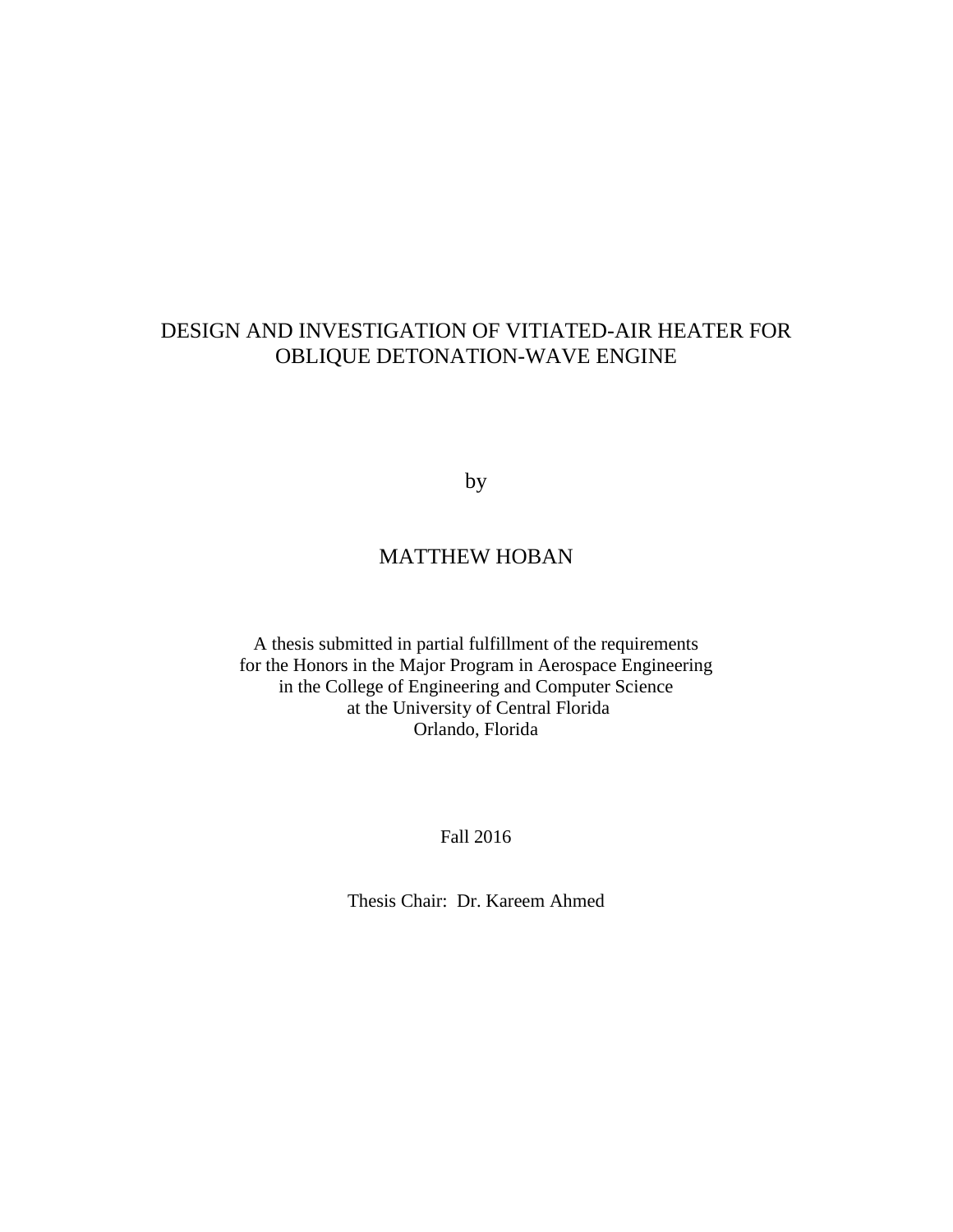© 2016 Matthew Hoban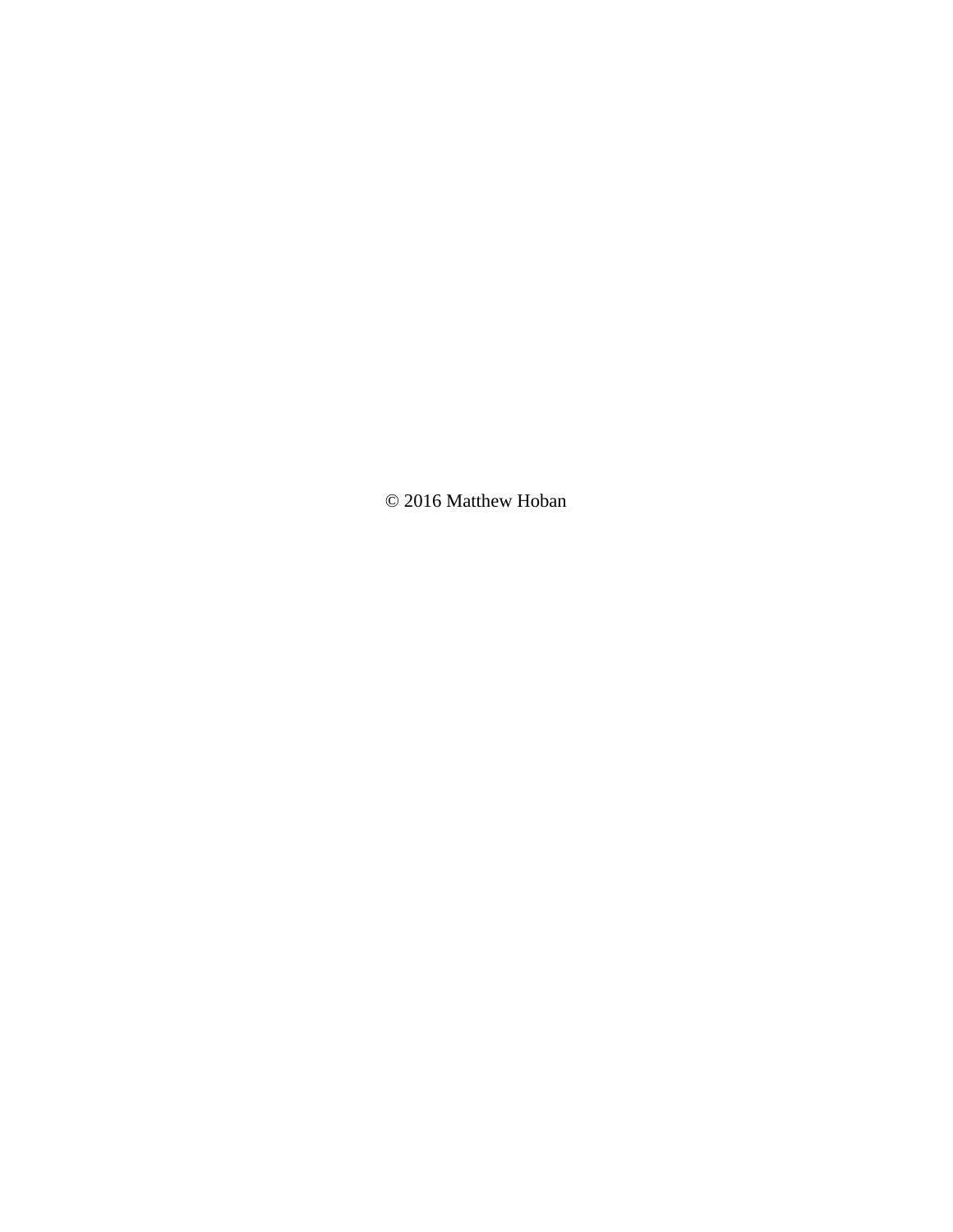## **ABSTRACT**

A facility was designed to provide high-enthalpy, hypersonic flow to a detonation chamber. Preliminary investigation identified 1300 K and Mach 5 as the total temperature and Mach number require to stabilize an oblique detonation wave inside the detonation chamber. Vitiated-air heating was the preheating method chosen to meet these capabilities. The vitiator facility heats compressed air while still retaining about 50% of the original oxygen content. Schlieren flow visualization and conventional photography was performed at the exit plane of a choke plate, which simulated the throat of a converging-diverging nozzle. A shock diamond formation was observed within the jet exhausting out of the choke hole. This is a clear indication that the facility is capable of producing hypersonic flow. A stoichiometric propane-air mixture was burned inside the combustion chamber. A thermocouple survey measured an average temperature of 1099 K at the exit plane of the mixing chamber; however, the actual temperature is likely higher than this, because cool, ambient air could be seen mixing with the hot, vitiated air near the exit plane. Because the adiabatic flame temperature of propane-air is lower than that of hydrogen-air, if hydrogen is used to vitiate the air, the facility is capable of meeting the 1300-K objective.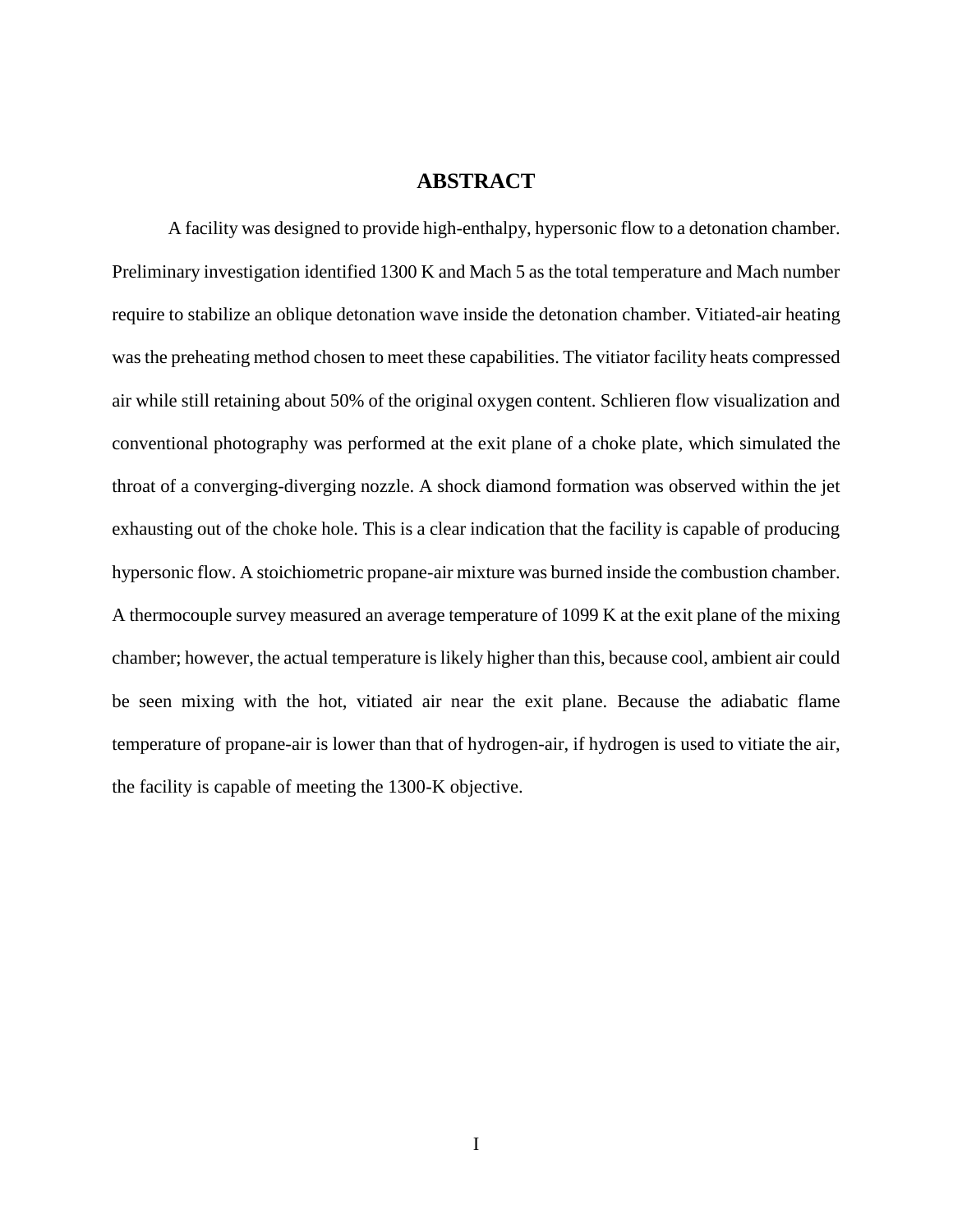## **ACKNOWLEDGEMENTS**

Jonathan, this thesis would not have been possible without your mentoring. You've been an academic role model for me to look up to this past semester. Thank you for the hundreds of hours of help. Your one-of-a-kind intelligence and humor will take you far in life.

Jay and Wilmer, both of you were always there to lend a hand. You taught me more than just basic things like what a tapered thread is. You taught to offer help whenever possible without expecting anything in return.

Dr. Ahmed, I will always be grateful for the research opportunity you've given me. You always pushed me to settle for nothing short of excellence. This thesis would not have been possible without your advice and support.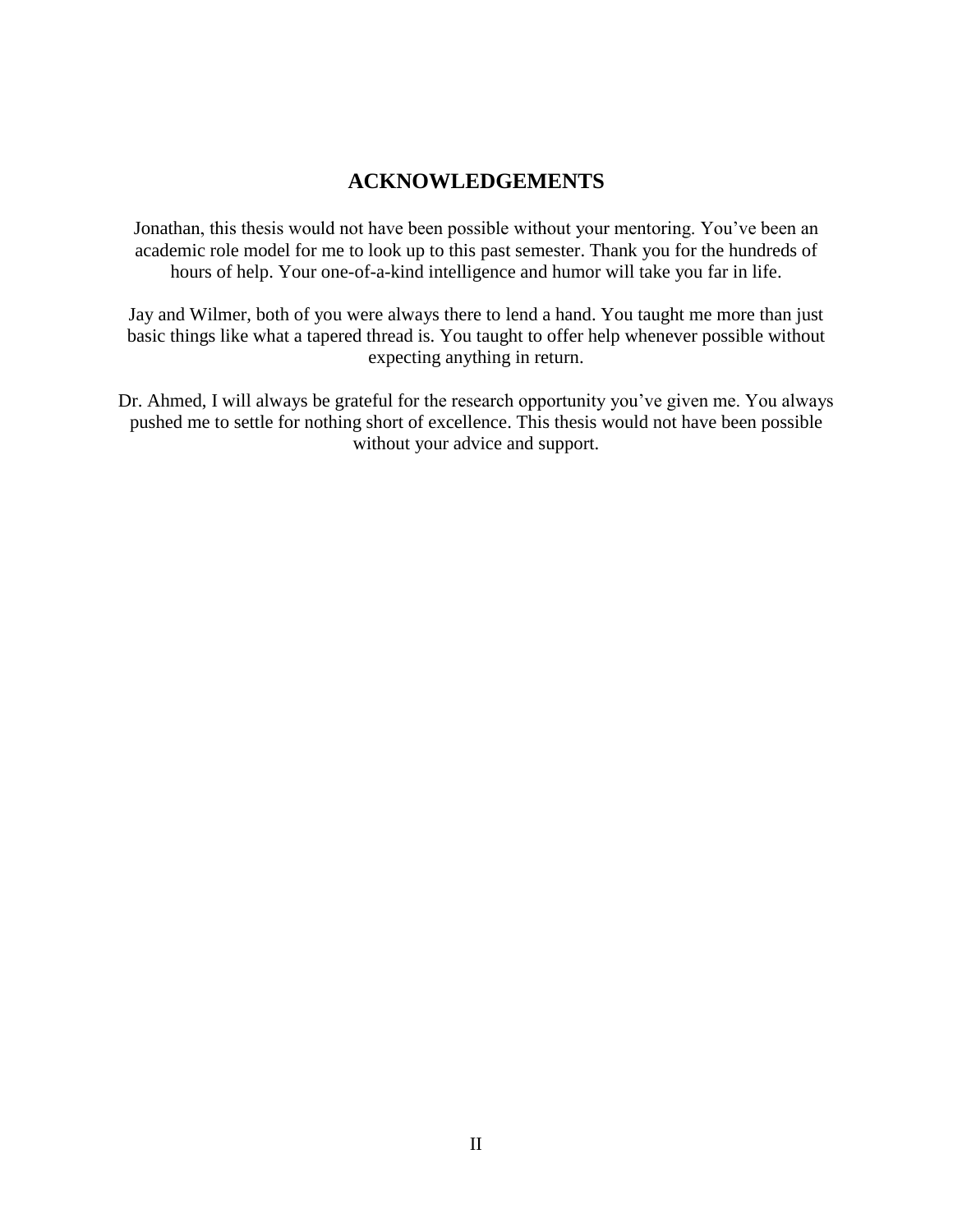## **TABLE OF CONTENTS**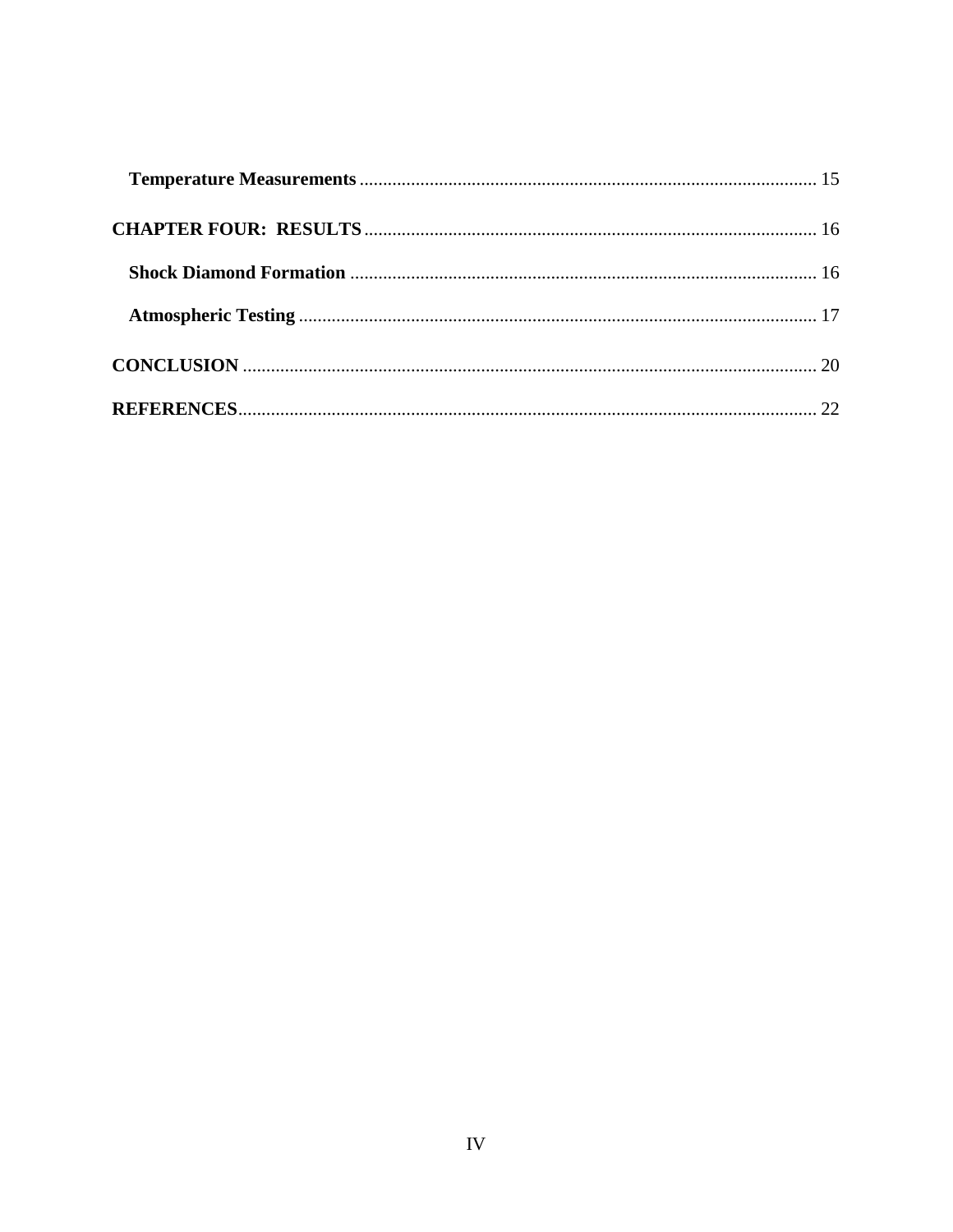## **LIST OF FIGURES**

<span id="page-7-0"></span>

| Figure 1 Schematic of Normal Detonation Wave Standing at Nozzle Exit (from Ref. 7)  4  |  |
|----------------------------------------------------------------------------------------|--|
|                                                                                        |  |
|                                                                                        |  |
|                                                                                        |  |
| Figure 5 Schlieren Image of Non-Reacting Jet (top), Conventional Image of Reacting Jet |  |
|                                                                                        |  |
| Figure 7 Flame under Atmospheric Condition: Unaltered Image (left), Altered Image      |  |
|                                                                                        |  |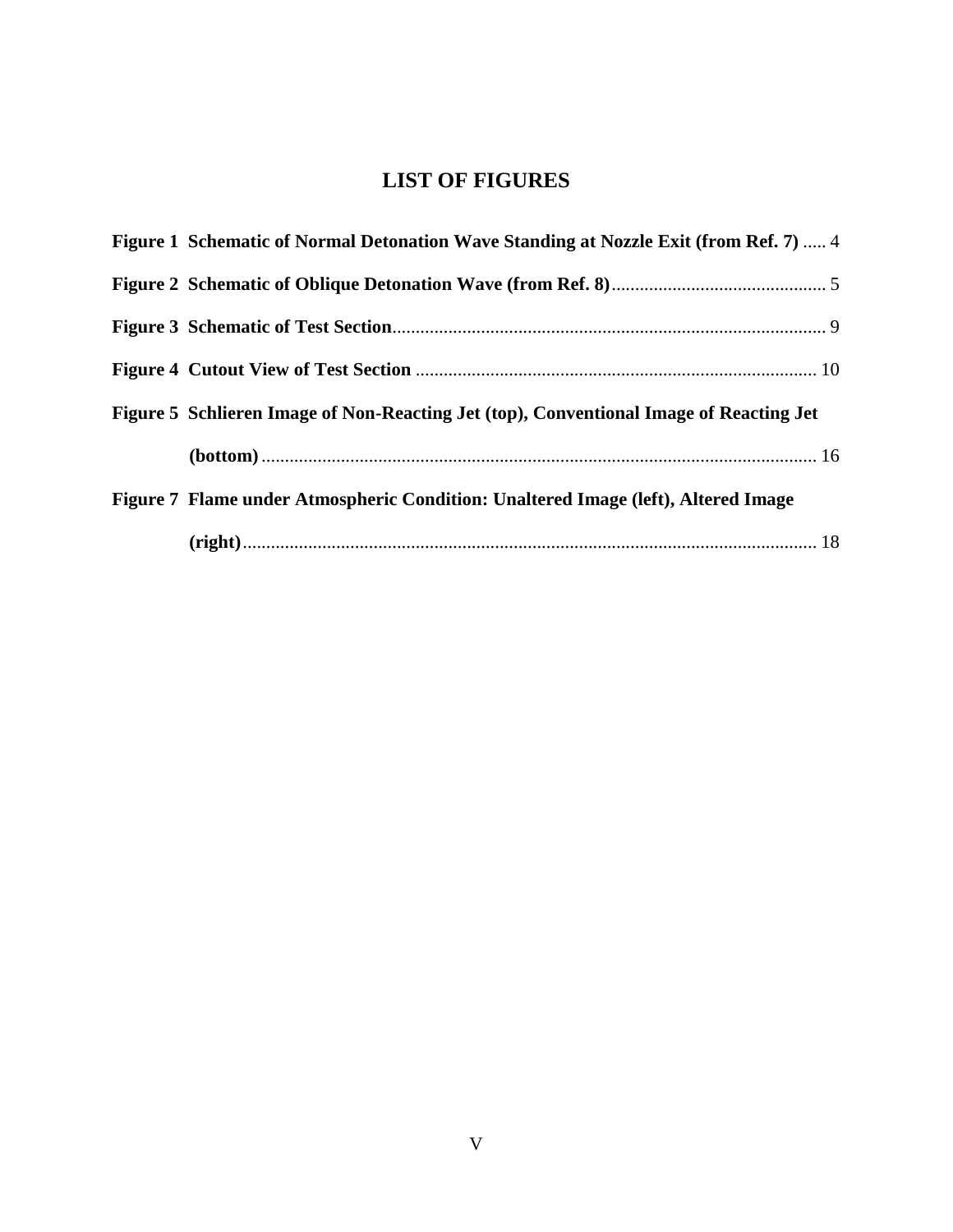## **CHAPTER ONE: INTRODUCTION**

An engine which combusts a fuel-air mixture using an oblique-detonation wave is desired as a means to increase thermal efficiency. The detonation causes a large pressure spike and rapid material conversion that makes it resemble an isochoric thermodynamic cycle. Because detonation waves propagate hypersonically, stabilizing the wave inside a combustion chamber creates many challenges including preheating, fuel-air mixing, combustor inlet flow uniformity, and ground testing, of which this thesis focuses on the first. If room temperature, compressed air is expanded to hypersonic speeds to feed the detonation with oxygen, the air must be sufficiently preheated to account for the large drop in static temperature. If the air is not preheated, then the static temperature drop may cause icing in the detonation chamber and prevent ignition. If preheated air is accelerated by a nozzle, the main fuel must be injected at some point in the flow where autoignition will not occur before the detonation wave. Ideally, the flow entering the detonation chamber should be well mixed with fuel and uniform in temperature, pressure, and velocity. Simulating hypersonic flight conditions in a ground-testing facility is itself a challenge and requires analysis and correction before extrapolation to normal flight conditions. This section discusses detonation wave fundamentals, a review of detonation research, and several topics involved in obtaining the hypersonic flow condition.

#### <span id="page-8-0"></span>**Combustion Modes**

Detonation and deflagration are two different modes of combustion. Turns [1] explains fundamental differences between both and reviews methods for estimating detonation velocities. Suppose a combustible mixture passes through a standing shock wave causing its temperature and pressure to spike. If this spike brings the mixture to within its ignition limits, the process of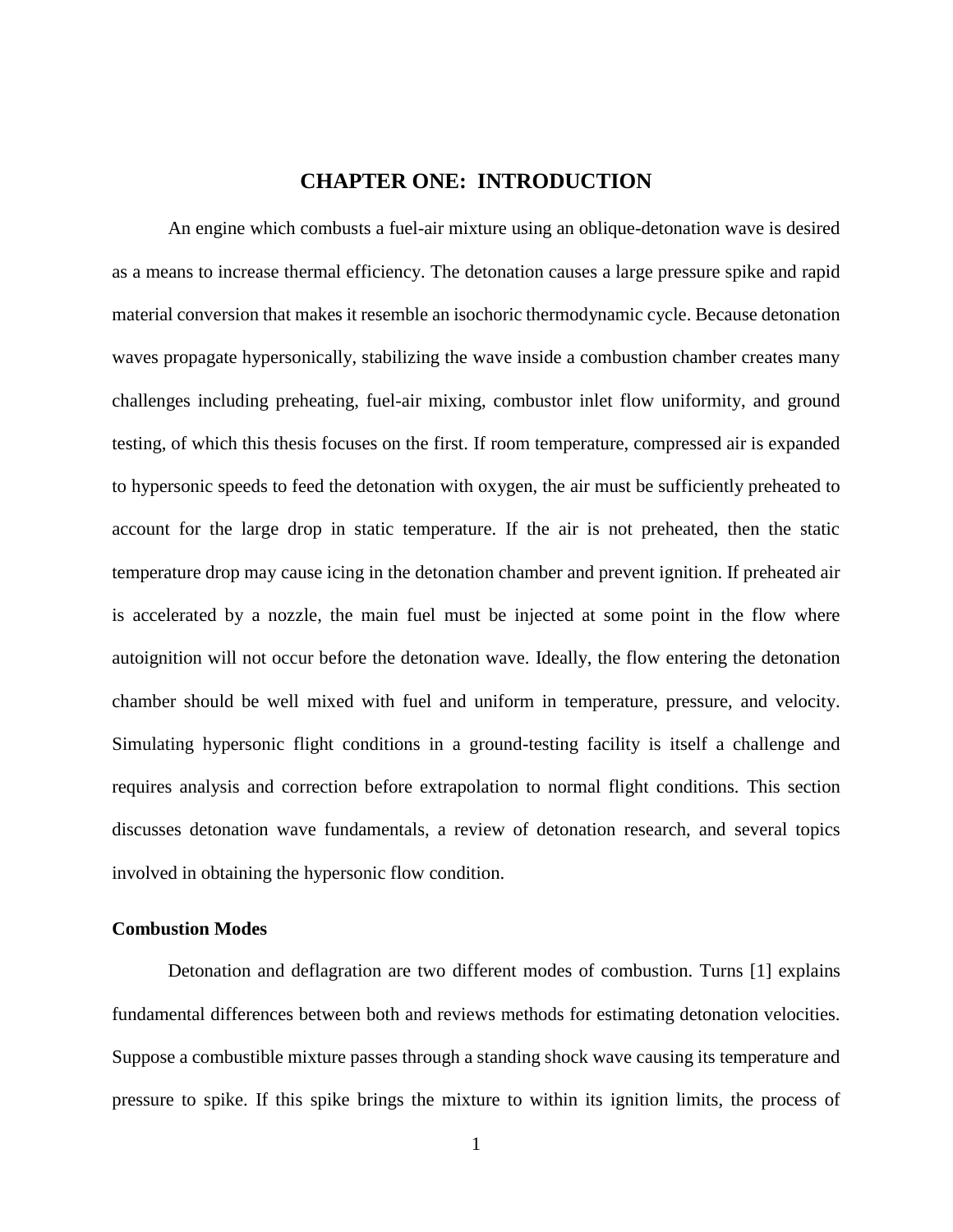combustion initiates. If the mixture ignites downstream of the shock wave such that the ignition does not affect the shock wave, the combustion process is classified as shock-induced. If the ignition couples with and sustains the shock wave, the process is classified as a detonation.

Detonation waves are therefore related to shock waves in that the energy released by combusting the fuel-oxidizer mixture sustains the shock wave. Several changes in the upstream and downstream properties of a detonation and a shock wave are similar because of this relationship.

Friedman [2] summaries the qualitative differences between upstream and downstream properties of the two combustion modes. His summary is replicated in Table 1, in which  $M$  is Mach number,  $\nu$  is velocity, P is pressure, T is temperature, and  $\rho$  is density. The subscripts  $u$  and b refer to the unburned and burned states of a combustible mixture. The large compression and temperature ratios of the detonation wave make it a desired mode of combustion. Both combustion modes are similar in that temperature increases as energy is released.

A key difference between a normal detonation and a normal shock is that flow downstream of a normal shock is subsonic, whereas flow downstream of a normal detonation is locally sonic. Propagation speeds for deflagrations are subsonic, whereas those for detonations are hypersonic.

| Table 1: Differences Between Detonation and Deflagration in Gases (from Ref. 2) |                                 |                 |  |  |
|---------------------------------------------------------------------------------|---------------------------------|-----------------|--|--|
|                                                                                 | <b>Usual Magnitude of Ratio</b> |                 |  |  |
| Ratio                                                                           | Detonation                      | Deflagration    |  |  |
| $M_{\rm u}$                                                                     | $5-10$                          | $0.0001 - 0.03$ |  |  |
| $v_h/v_u$                                                                       | $0.4 - 0.7$                     | $4 - 16$        |  |  |
| $p_h/p_u$                                                                       | $13 - 55$                       | 0.098-1.000     |  |  |
| $T_b/T_u$                                                                       | $8 - 21$                        | $4-16$          |  |  |
|                                                                                 | $1.4 - 2.6$                     | $0.06 - 0.25$   |  |  |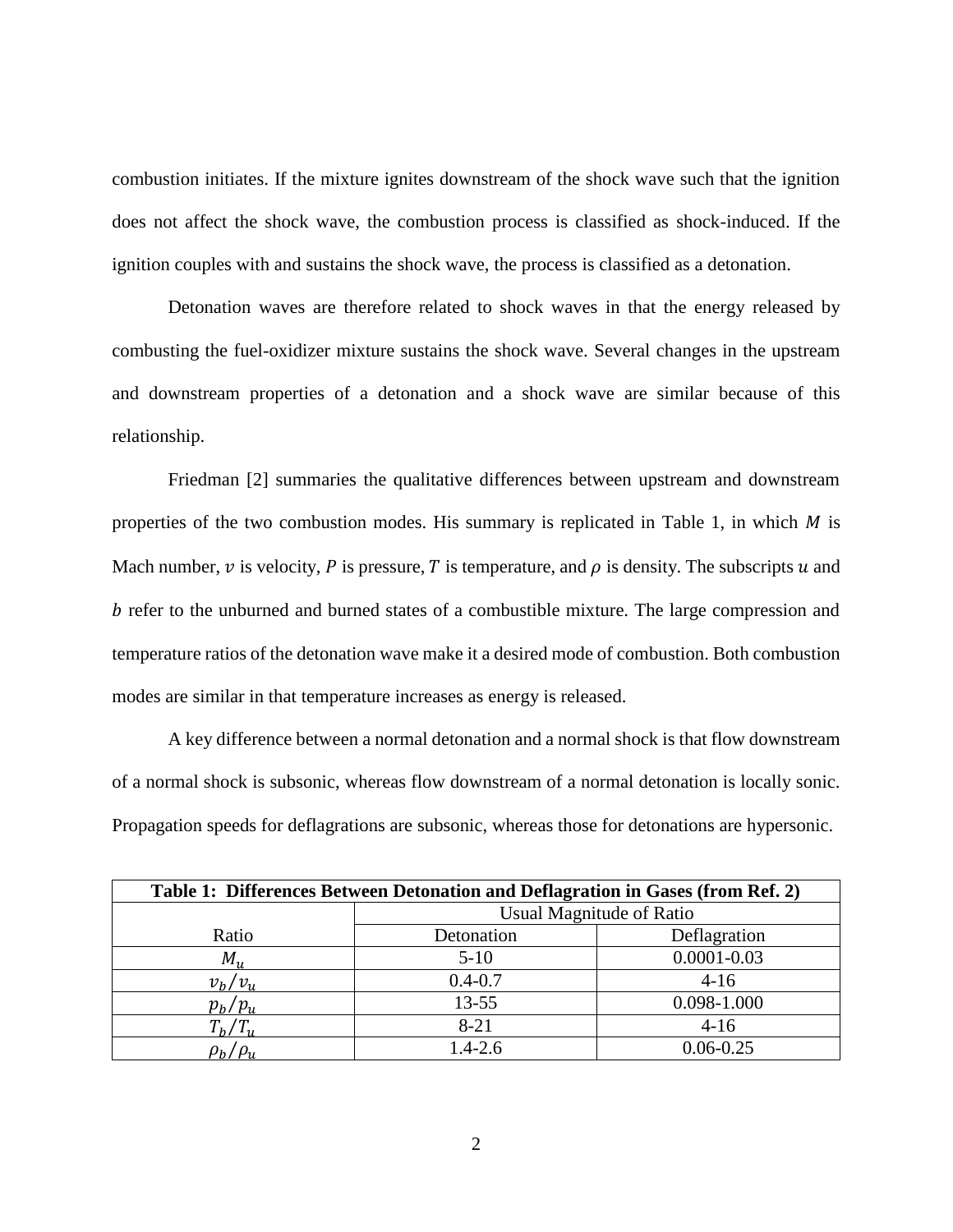This allows for rapid material conversion which contributes to the high efficiency of the detonation mode of combustion. Unlike a deflagration in which gas expansion causes the flow speed and Mach number to increase across the wave, these parameters decrease across a detonation wave. Lastly, a deflagration is essentially isobaric, whereas pressure rises sharply across a detonation.

#### <span id="page-10-0"></span>**Detonation Research**

Chapman [3] was the first to approximate the detonation velocity of a combustible mixture. Among other assumptions, his approach was one-dimensional and relied on constant, equal specific heats across the detonation wave. Kuo [4] developed a more exact formula to the detonation velocity. Gordon and McBride [5] approached the solution numerically by writing a computer program that calculates detonation parameters. In this program, initial estimates of the detonation pressure and temperature are improved by a recursion formula and then iteratively corrected using the Newton-Raphson procedure. This numerical method was critical in the design and investigation of the vitiated-air heater.

Kailasanath [6] reviewed detonation research and explained why detonation waves are attractive for propulsion applications. The rapid release of energy caused by the detonation wave leads to more compact and efficient engines. The high propagation speeds of the detonation wave prevent pressure equilibration. Instead, the thermodynamic cycle of a detonation wave resembles that of an isochoric process which is almost twice as efficient as the isobaric process seen in conventional propulsion systems. Stabilizing a detonation wave in a propulsion system, however, is challenging.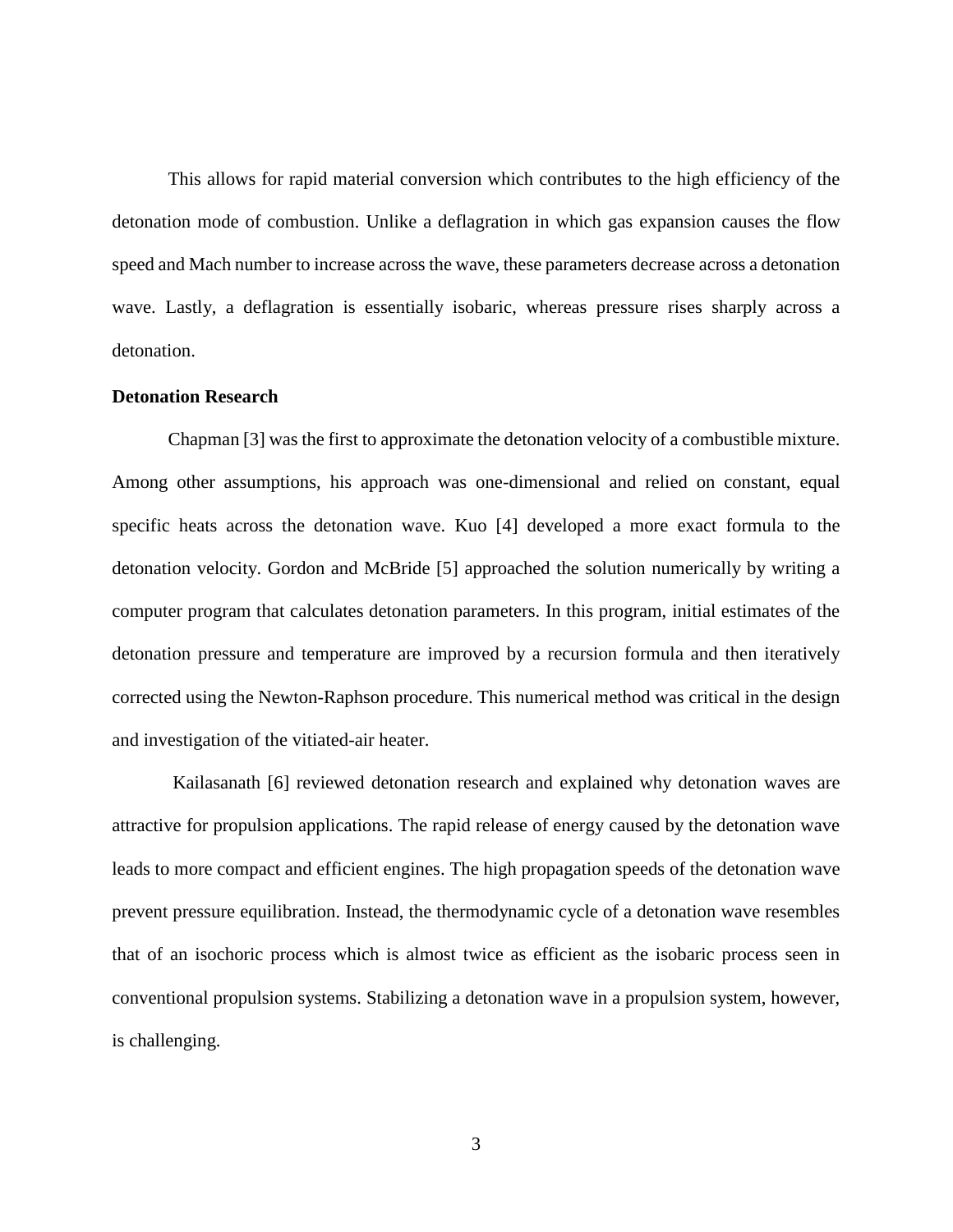#### <span id="page-11-0"></span>*Normal Detonation Wave*

Nicholls and Dabora [7] studied standing normal detonation waves. The schematic of their experiment is replicated in Figure 1. By operating the nozzle at underexpanded conditions, a Mach disk, or rather a shock wave that is nearly normal to the flow, forms after the zone of silence behind the throat. This shock wave spikes the temperature and pressure and brings the combustible mixture to within its ignition limits. If the energy released in the combustion zone couples with and sustains the shock wave, the detonation wave will form. They assessed the strength of the detonation wave using chemical and aerodynamic criteria. The first of which is based on temperature, which is related to the ignition delay time and explosion limit, and the second of which is based on observation of the shock structure. Nicholls and Debora concluded that in some cases, strong detonation waves were formed, but only a portion of the combustion zone coupled with the shock wave.



<span id="page-11-1"></span>**Figure 1 Schematic of Normal Detonation Wave Standing at Nozzle Exit (from Ref. 7)**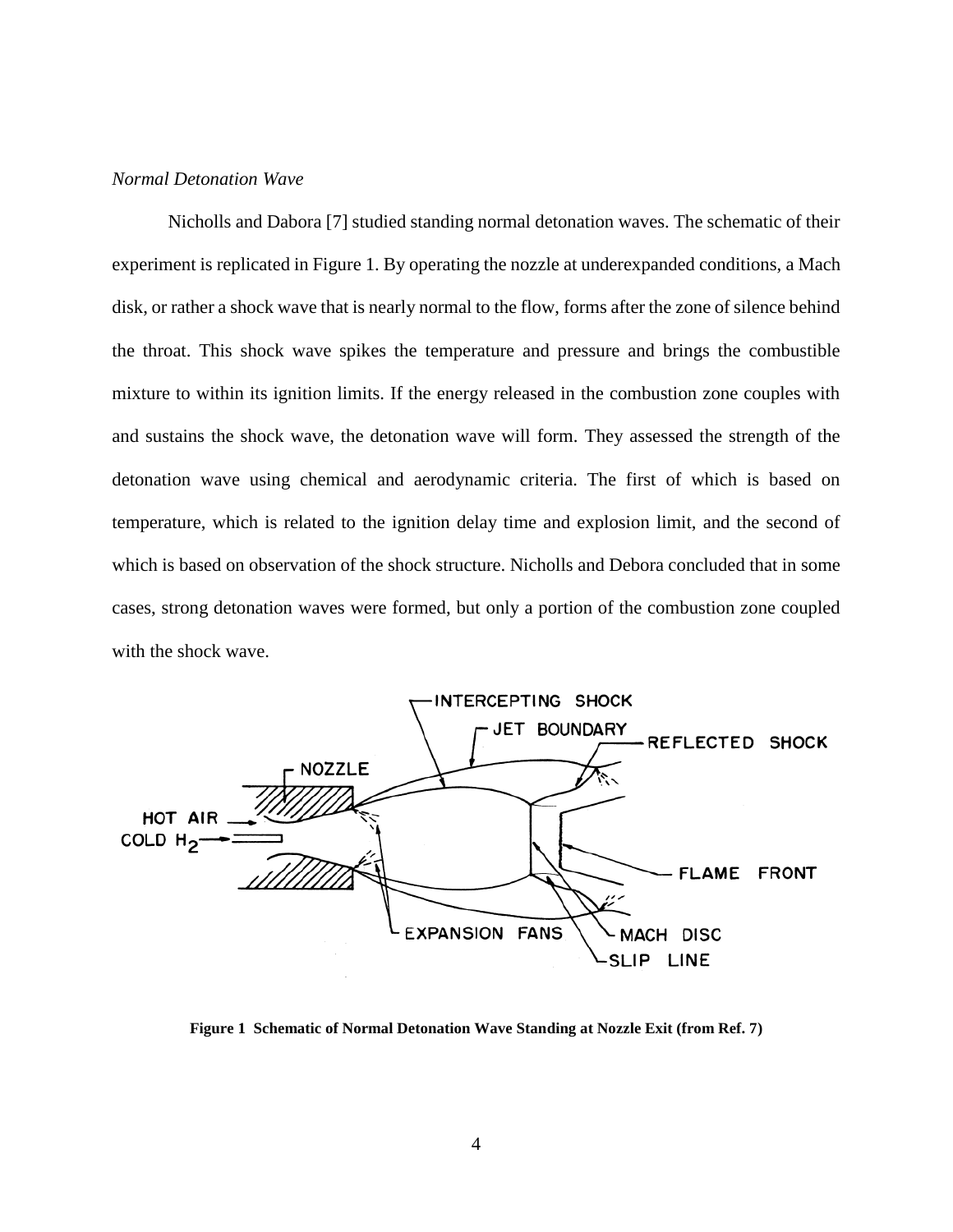#### <span id="page-12-0"></span>*Oblique Detonation Wave*

Menees et al. [8] analyzed a conceptual vehicle that used an oblique detonation-wave engine. If a combustible mixture flows faster than its C-J Mach number, then an oblique detonation wave can form. This is attractive for hypersonic vehicles because as the flow passes through the oblique denotation wave, its tangential component will remain supersonic while its normal component will become subsonic or sonic. Figure 2 shows a schematic of an oblique detonation wave attached to an inclined surface. Menees et al. identified that the main advantage of an oblique detonation-wave engine over a conventional scramjet engine is that the rapid material conversion allows for a shorter and more compact engine.



**Figure 2 Schematic of Oblique Detonation Wave (from Ref. 8)**

<span id="page-12-3"></span>It is important to note that Kailasanath [6], in his review of the application of detonation waves to propulsion systems, did not find any studies in which an oblique detonation-wave engine was successfully built and tested. Recent studies have only realized that in most situations, a detonation wave will not form from shock-induced combustion.

#### <span id="page-12-1"></span>**Hypersonic Conditions**

#### <span id="page-12-2"></span>*Preheating Method*

Because detonation waves propagate hypersonically and consequently need a hypersonic combustible mixture to feed the detonation, the ratio of static to stagnation temperature is a critical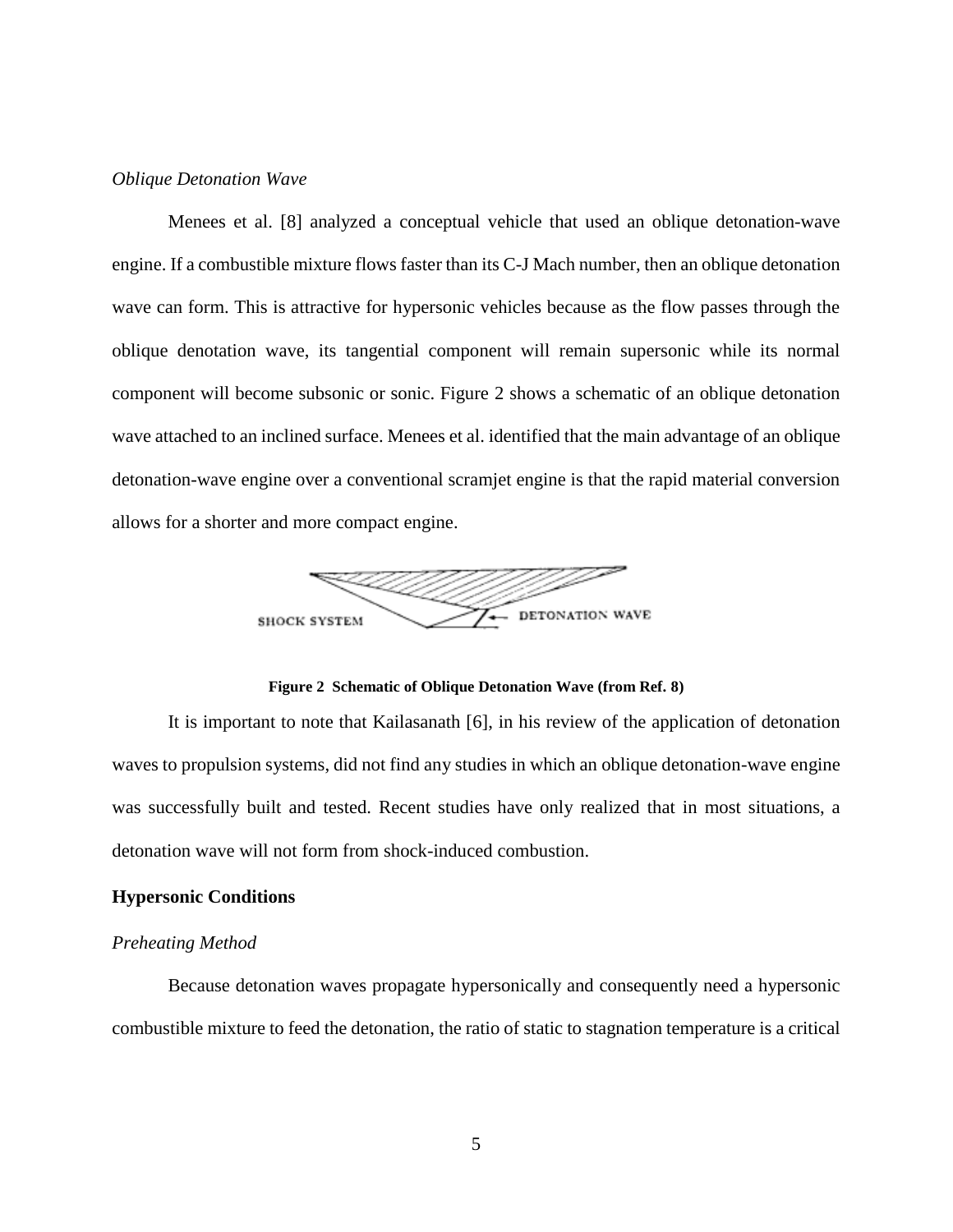concern in ground testing. Through manipulation of conservation equations, the ratio of static to total temperature can be written as,

$$
\frac{T}{T_t} = (1 + \frac{\gamma - 1}{2}M^2)^{-1}
$$

for a perfect gas with constant specific heats. In this equation, T is the static temperature,  $T_t$  is the total temperature,  $\gamma$  is the specific heat ratio, and  $M$  is the Mach number of the gas.

As the Mach number of a flow enters the hypersonic regime, the static temperature drops dramatically. For example, as non-moving air at 300 K is accelerated to Mach 5, the static temperature will drop to 50 K. This becomes an obstacle in achieving detonation in a ground test, because the mixture will be too cold to ignite. Thus, the mixture must be preheated to hotter temperatures in order to achieve detonation in the combustion chamber.

Preheating air can be achieved via several methods including passing cold air through hot ceramic beds, electric resistance heating, arc heating, shock heating, and in-stream combustors [9]. The latter method is attractive because of its relatively low cost, low risk, and wide-operating range. In this method, a conventional combustor is placed upstream of the nozzle. The combustor produces hot gases that mix with cold air, resulting in the high total temperatures necessary for hypersonic combustion. A disadvantage of this ground-testing method, however, is that the chemical composition of the air entering the detonation chamber does not match the composition of the air that the it would intake during normal flight. Air that is heated using an in-stream combustor is referred to as "vitiated air" because of its reduced oxygen content and altered chemical composition [1], and this in-stream combustor is referred to as a vitiated-air heater or "vitiator" for short. Another disadvantage is that stabilizing a flame inside the vitiator can be challenging because of its location upstream of a choked, high-area-ratio nozzle.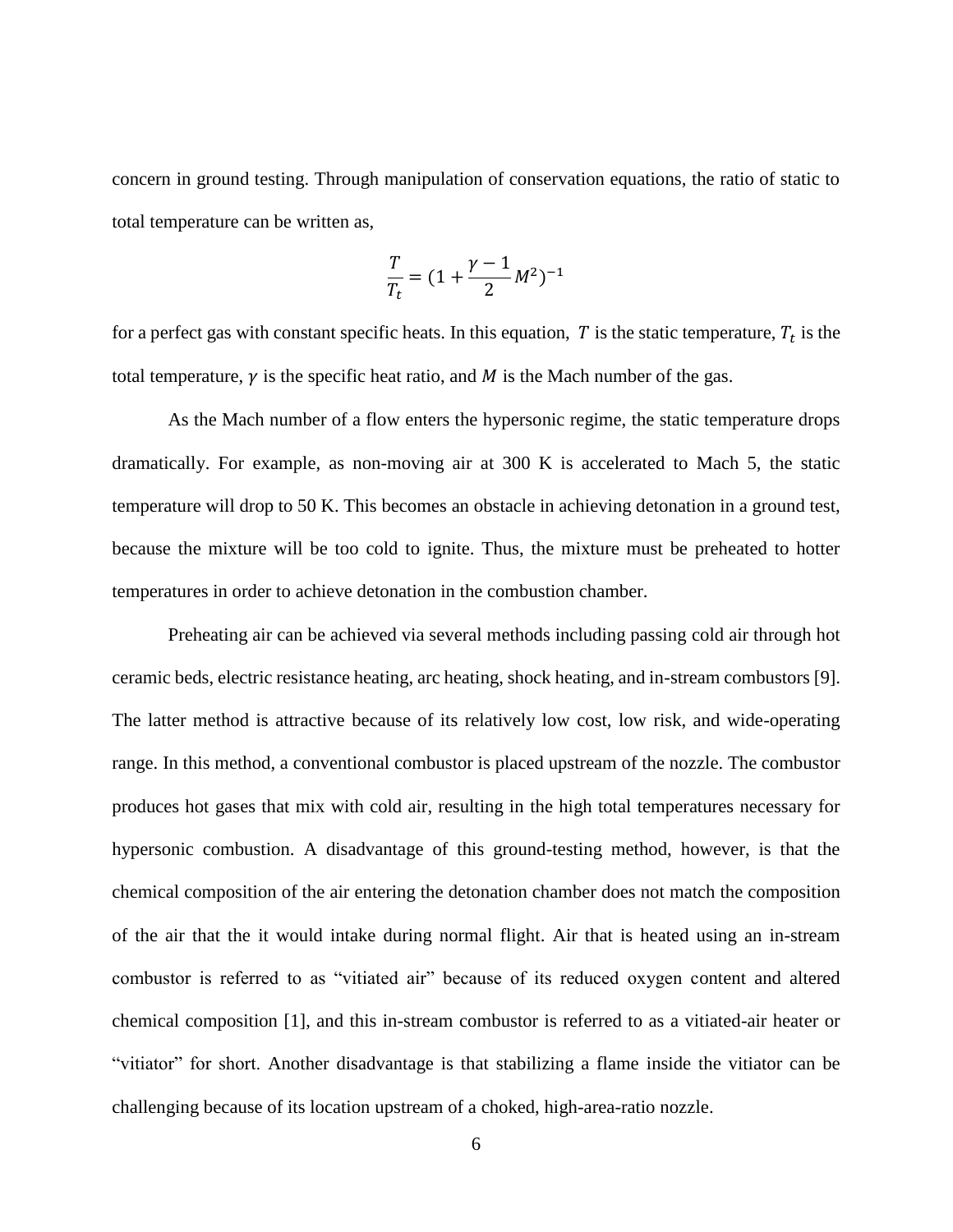#### <span id="page-14-0"></span>*Vitiation Effects*

Vitiation effects result from heating the air flow via an in-stream combustor. This term broadly refers to the thermodynamic, chemical, and kinetic effects that result from using vitiated air for combustion. Different fuels used in the vitiator will result in different vitiation effects; therefore, fuel selection and vitiation effects are an important consideration in designing a vitiator. Several vitiation effects have been identified.

Edelman and Spadaccini [10] conducted a theoretical investigation of vitiation effects in scramjet engines and made several key conclusions. At hypersonic conditions, water vapor from hydrogen vitiation may condense, and a high total pressure will increase the rate of this condensation. Among other consequences, this will reduce the allowable inlet Mach number. Recombination of free radicals upstream of the ignition zone will alter thermodynamic and chemical-kinetic effects on flame stabilization, rate of combustion, ignition, and energy release. The reduced molar mass of the hydrogen-vitiated air will lower the mass capture at the scramjet inlet. Loss of thrust will result from the thermodynamic heat capacity and dissociation effects. For scramjets using hydrogen-vitiated air at total pressure 2000 psi, fuel mass fraction 0.023, and Mach 9.5; thrust was about 10% lower than scramjets using equivalent clean air. The free radicals and other active species will decrease the ignition delay time, and, depending on the initial conditions, the water vapor will further affect this delay time.

#### <span id="page-14-1"></span>*Flame Stabilization*

Huellmantel et al. [11] proposed an alternative technique to stabilizing a flame by creating a recirculation zone within a cavity. This study sought to reduce the drag penalty associated with conventional bluff bodies. Several cavity shapes were investigated and compared a conventional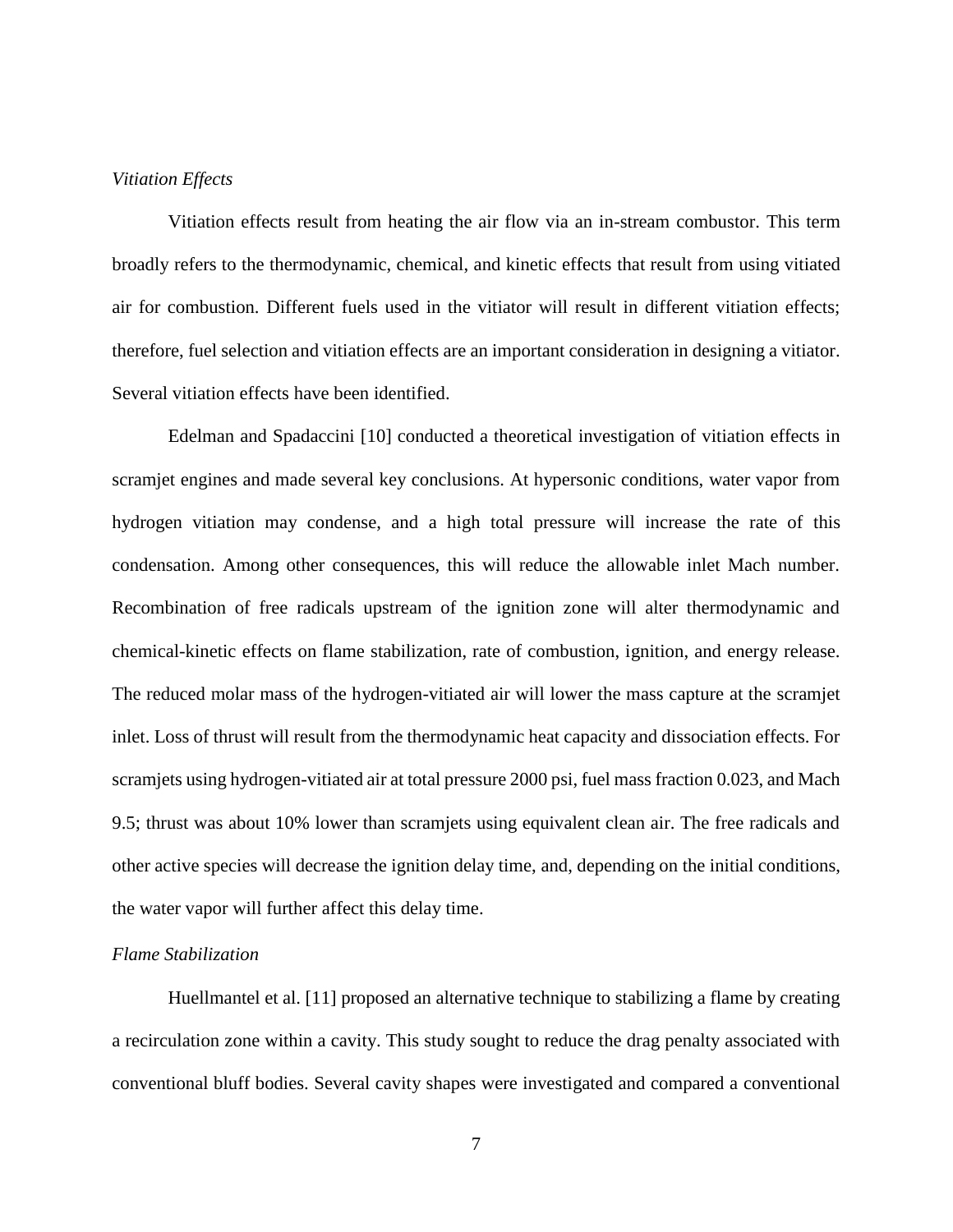90° V-gutter. Some of the shapes that were tested resulted in a wider stability limit and a decreased drag penalty.

A notable shape proposed by the study is characterized by a rearward-facing step, followed by a flat recess length and an inclined plane. Flames in cavities with a step height and recess length that fully captured the recirculation zone were found to be more stable. The slope of the inclined plane did not have an appreciable effect on flame stability but rather was intended to mitigate drag. Deeper cavities were found to have wider stability limits.

Gabruk and Roe [12] measured mean and turbulent velocities for reacting and non-reacting flows in a combustor using an axisymmetric, rearward-facing step. The recirculation regions of the two types of flows were significantly different. The reattachment length for reacting flow was found to be 52% shorter than the non-reacting flow despite the increase in flow speed from heat release. The measured reattachment length for the reacting flow was 3.5 times the step height, whereas for non-reacting flow, this measurement was 6.75 step heights. The reacting flow was also found to have greater max negative velocities. These characteristics combine to make the recirculation region stronger and more compact.

#### <span id="page-15-0"></span>**Scope of Study**

An ODWE has yet to be built and tested [6], so the investigation of the vitiator designed for an ODWE is an area of research that demands attention. This study outlines the design and investigation of a facility capable of producing the high-enthalpy, hypersonic flow conditions necessary to form and stabilize an oblique detonation wave.

8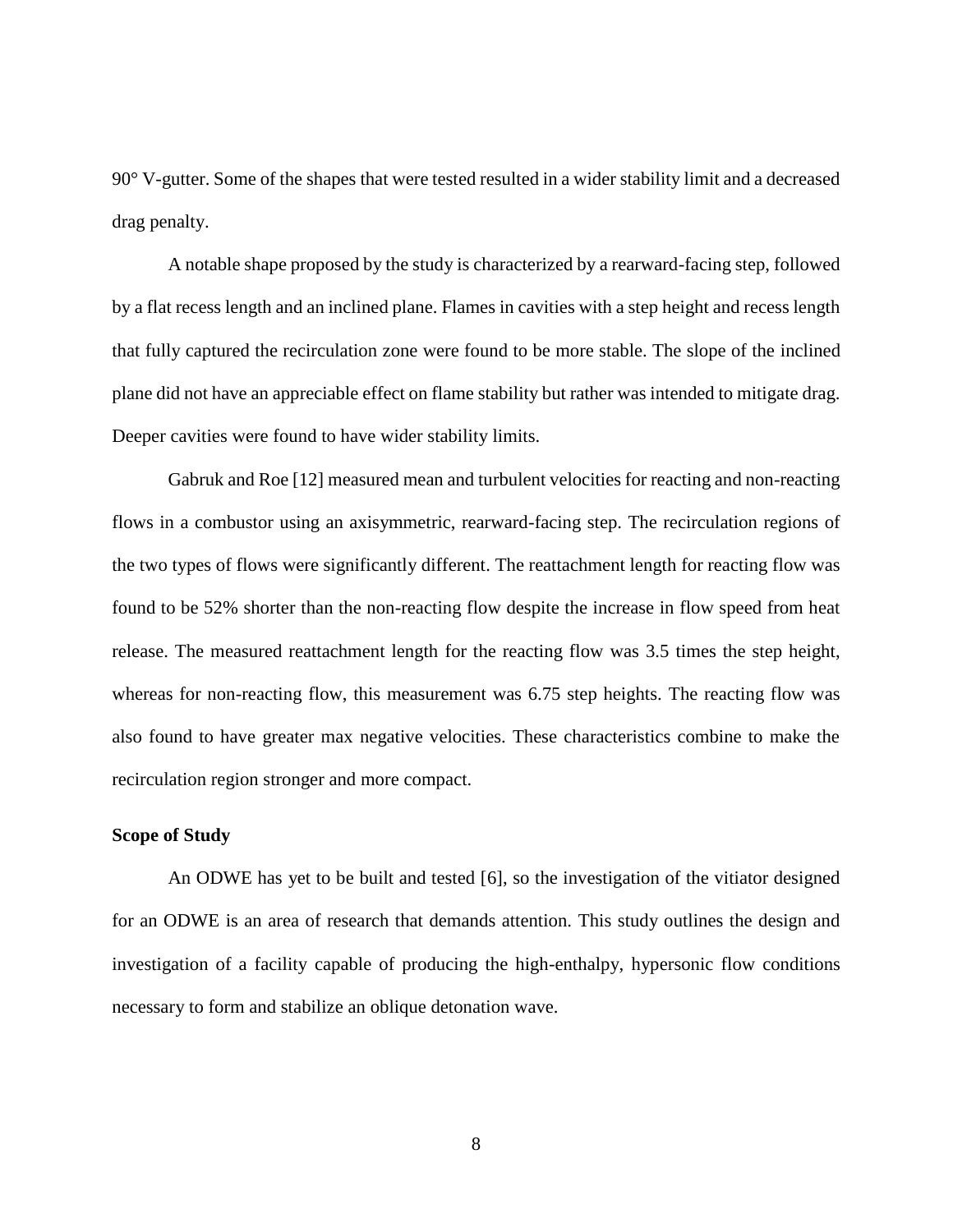## **CHAPTER TWO: FACILITY DESIGN**

### <span id="page-16-1"></span><span id="page-16-0"></span>**Test Section**

The schematic of the test section is shown in Figure 3. The full facility consists of five separate pieces: the combustor, two mixing chambers (only one shown), a perforated plate (not shown), and a choke plate. The facility is capable of providing a converging-diverging nozzle with high-enthalpy, vitiated air.

Flanges with sixteen bolt holes connect the pieces to each other. In addition to sealing the interfaces between the flanges with red silicon, these sixteen large bolts press the flanges together to prevent leakages.



**Figure 3 Schematic of Test Section**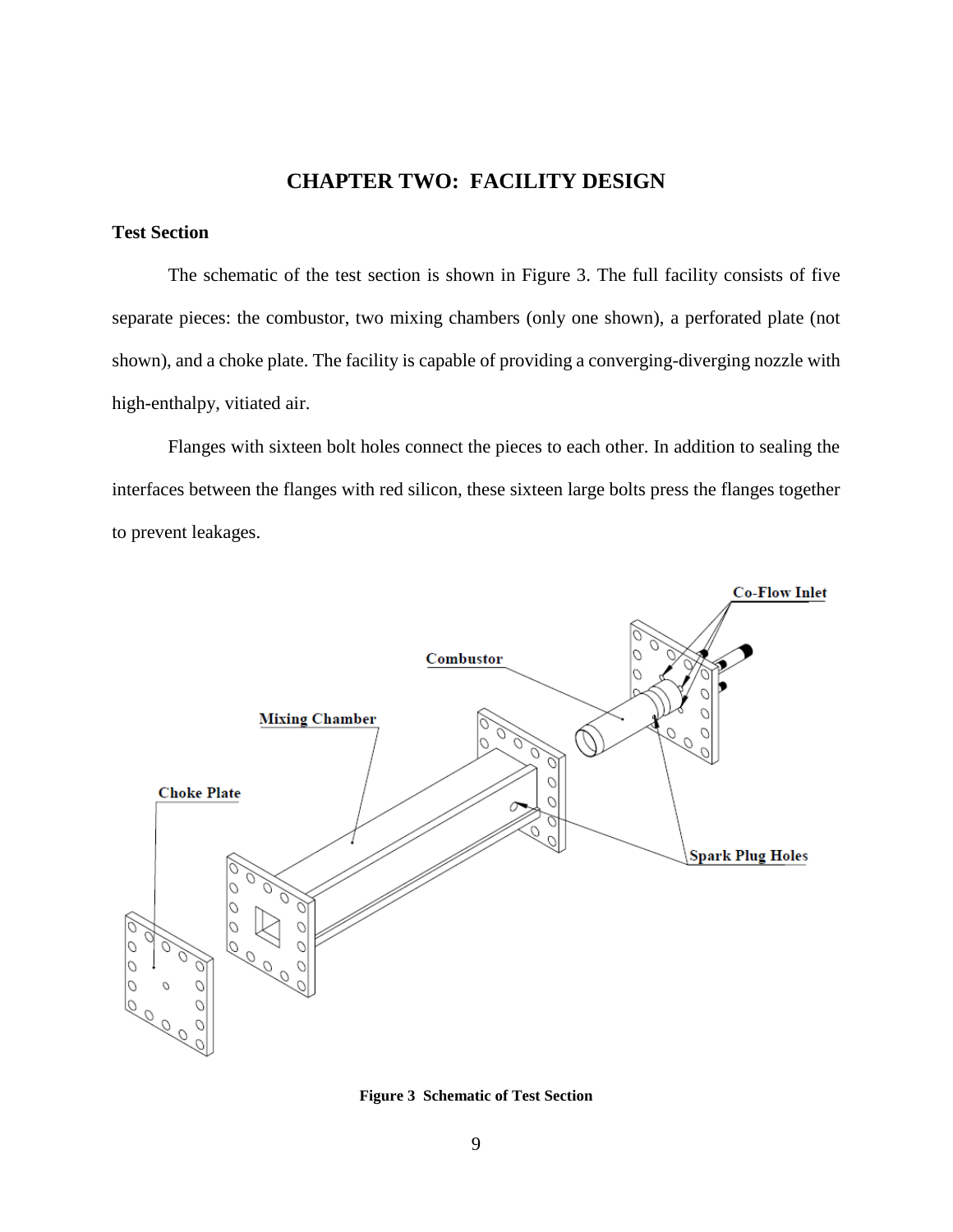Two holes are labeled in Figure 3 for a spark plug. When the combustor piece and first mixing chamber are bolted together, these two holes line up concentrically. A conventional NGK automotive spark plug (model number: 6386 LFR5A-11) threads into the outer hole and its tip protrudes into the inner hole. A Beckett electronic igniter (model number: 51771U) is used to activate the spark plug and ignite the fuel-air mixture.

Attached to the combustor piece are four 1/8 NPT pipes (shown in Figure 3) that coaxially inject room-temperature air along the outside of the combustion chamber. This referred to as coflow air. The combustor was designed so that the co-flow passes around the combustion chamber in order to extract heat from the chamber walls. The co-flow then mixes with the hot gas from the combustion chamber in order to achieve the high temperature necessary for the detonation wave. The ratio of hot gas to co-flow is roughly 1:1, but can be actively controlled using valves.

#### <span id="page-17-0"></span>*Combustion Chamber*

Three axisymmetric combustion chambers were tested, two of which had a step flameholder and the other, a half-v gutter. The step combustor is shown in Figure 4. A premixed fuel-air mixture is supplied to the combustion chamber. As the flow reaches the inlet to the combustion chamber, it separates at the step and then reattaches on the chamber wall at some point



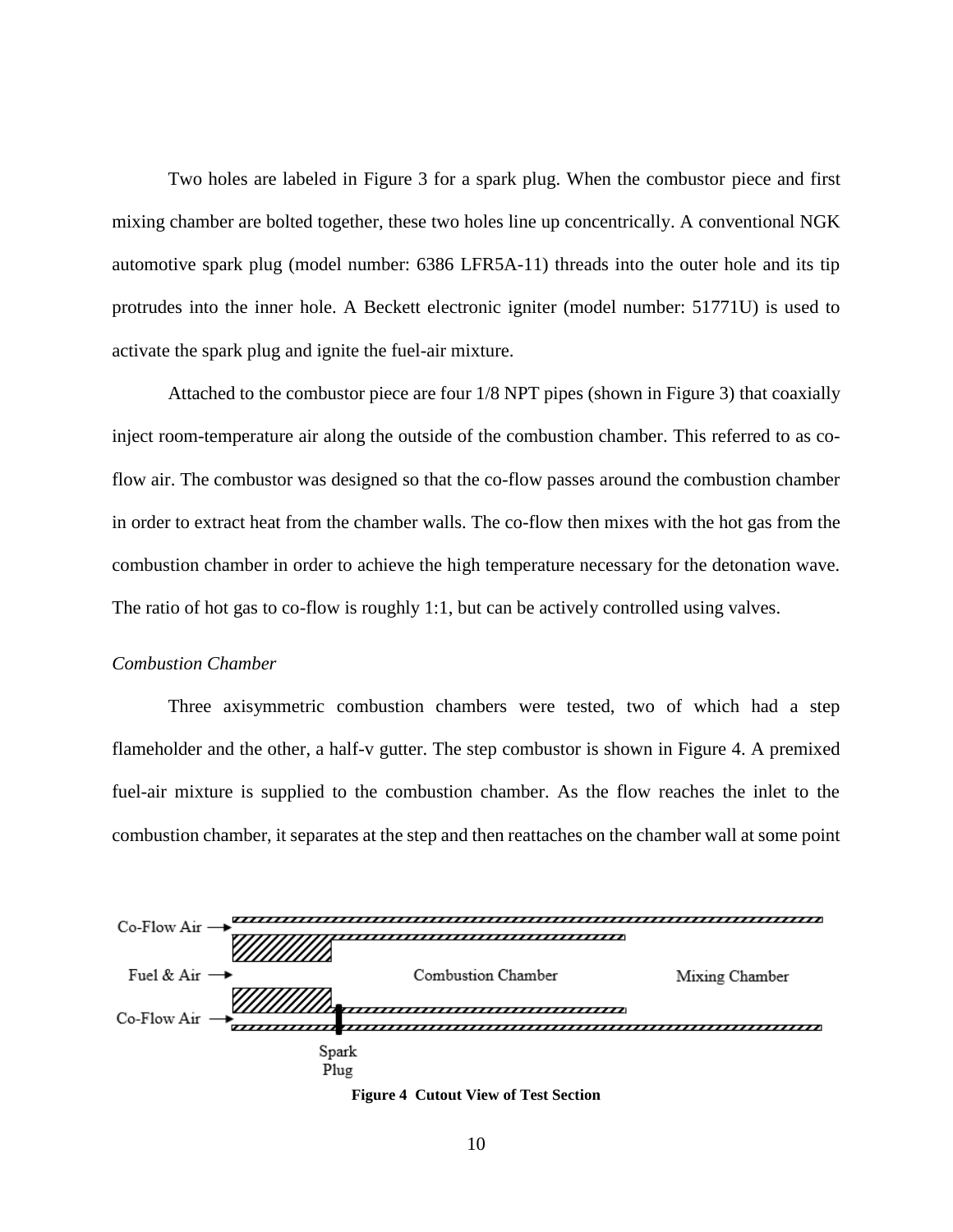downstream. In between the point of separation and reattachment is a recirculation zone in which the local velocity is low enough to sustain the flame.

The size of the step was constrained by the maximum diameter of the combustion chamber that could fit inside the 45 x 45 mm mixing chamber, while still providing enough clearance for the co-flow to pass by the combustion chamber. The combustion chamber is a modified 1¼ NPT, schedule 40 pipe. The threads were grinded off to smoothen the finish, and a hole was drilled immediately after the step for the spark plug tip. The step itself was fabricated from a 50-mm long rod by drilling the inlet hole and turning down part of it for the combustion chamber to slide onto. The inner dimensions of the inlet and combustion chamber are 13 and 35 mm, respectively, which correspond to a step height of 11 mm. The chamber length was 125 mm, which is more than sufficient to account for a shallow flame propagation angle.

#### <span id="page-18-0"></span>*Mixing Chamber*

Both the hot gas from the combustion chamber and the cool co-flow air issue out into the mixing chamber. The entire mixing chamber consists of three pieces: two plenums and a thin perforated plate (holes with 6-mm diameter, 58% open area, and 20 gauge). The degree of mixing was determined experimentally. If the temperature profile at the exit plane of the first plenum was non-uniform, the second plenum could be added. If this extra length was still insufficient, the perforated plate could be sandwiched in between the mating flanges of both plenums.

#### <span id="page-18-1"></span>*Choke Plate*

The design condition of Mach 5 flow at 1300-K total temperature were determined based on detonation parameters which were calculated using a numerical method developed by Gordon and McBride [5]. To achieve oblique detonation, the nozzle must expand the flow to Mach 5, so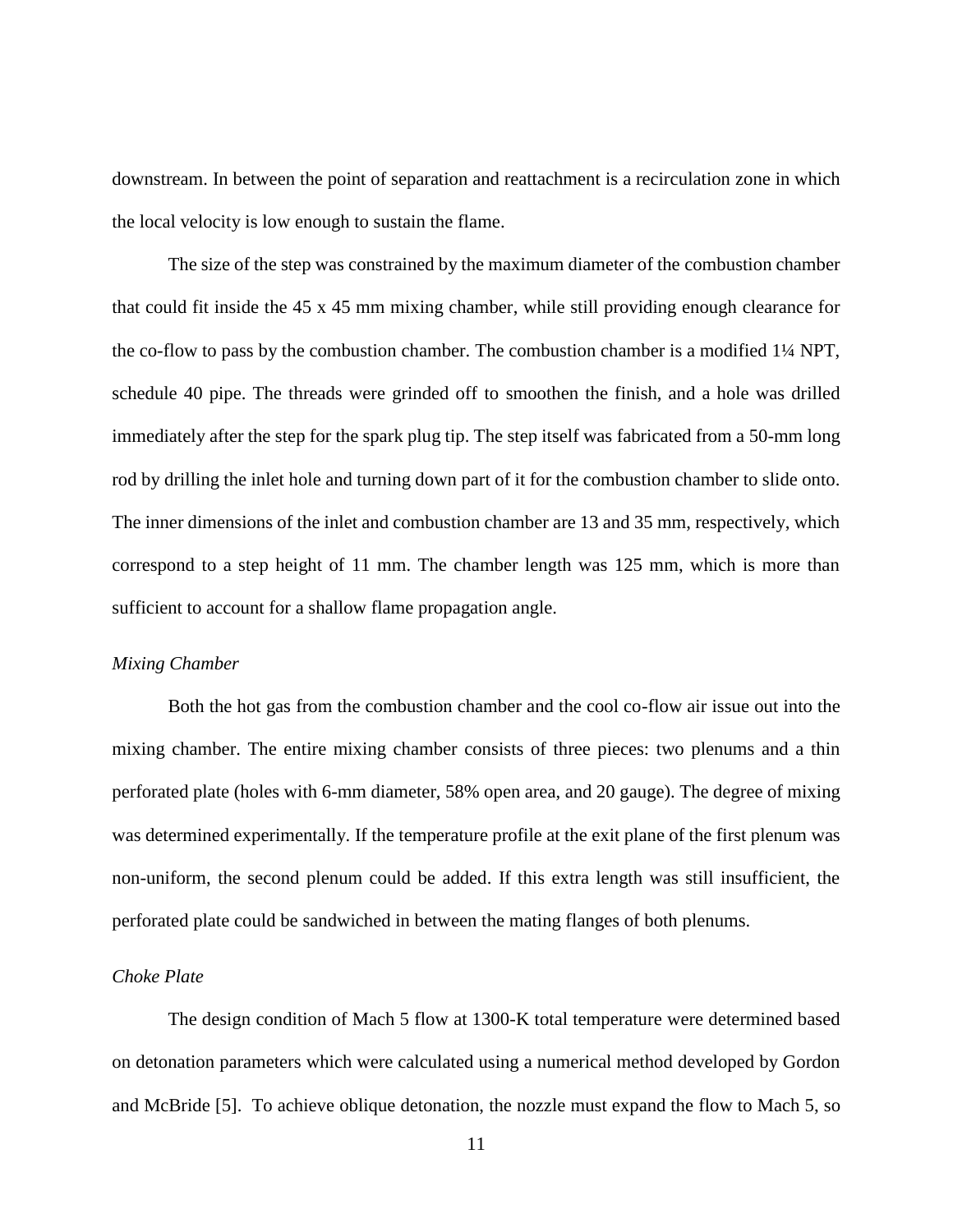that Mach number of the flow is greater than its C-J Mach number [3]. The static temperature after expansion must be high enough to ignite a combustible mixture. The minimum temperature for this was considered to be 215 K. From isentropic relations, the total temperature will be six times higher (about 1300 K) which the facility is capable of providing.

The nozzle requires  $0.165 \text{ kg/s}$  of hot, vitiated air from a source pressure of at least 1.85 MPa. The choke plate shown in Figure 3 is used to simulate the choked throat of the nozzle. The area of the choke hole (10 mm diameter) is equivalent to that of a 9 x 9 mm nozzle throat. This throat was sized to be 25 times smaller than the 45 x 45 mm detonation chamber in order to provide the area ratio necessary for Mach 5 flow.

#### <span id="page-19-0"></span>**Fuel-Air Supply**

A propane-air mixture at 0.34 MPa was used to assess the performance of the vitiator, although to mitigate vitiation effects from free radicals, a hydrogen-air mixture is expected to be used when testing the detonation chamber. Because the adiabatic flame temperature of a stoichiometric propane-air mixture is about 200 K lower than a hydrogen-air mixture, a temperature lower than 1300 K downstream of the mixing chamber is to be expected.

A common compressed air tank supplied the co-flow air and combustion chamber air. The main airline coming from tank was plumbed into a tee-joint pipe fitting to split the air. The facility was capable of controlling the split using valves, but for most of the tests, the valves were kept open and a 1:1 ratio was assumed. The air flow was not regulated, but the tank pressure was reset to the desired level before each trial.

After the main air split, propane was mixed into the combustor air supply using a tee joint. Although the propane was stored in compressed gas tanks, it was regulated down to match the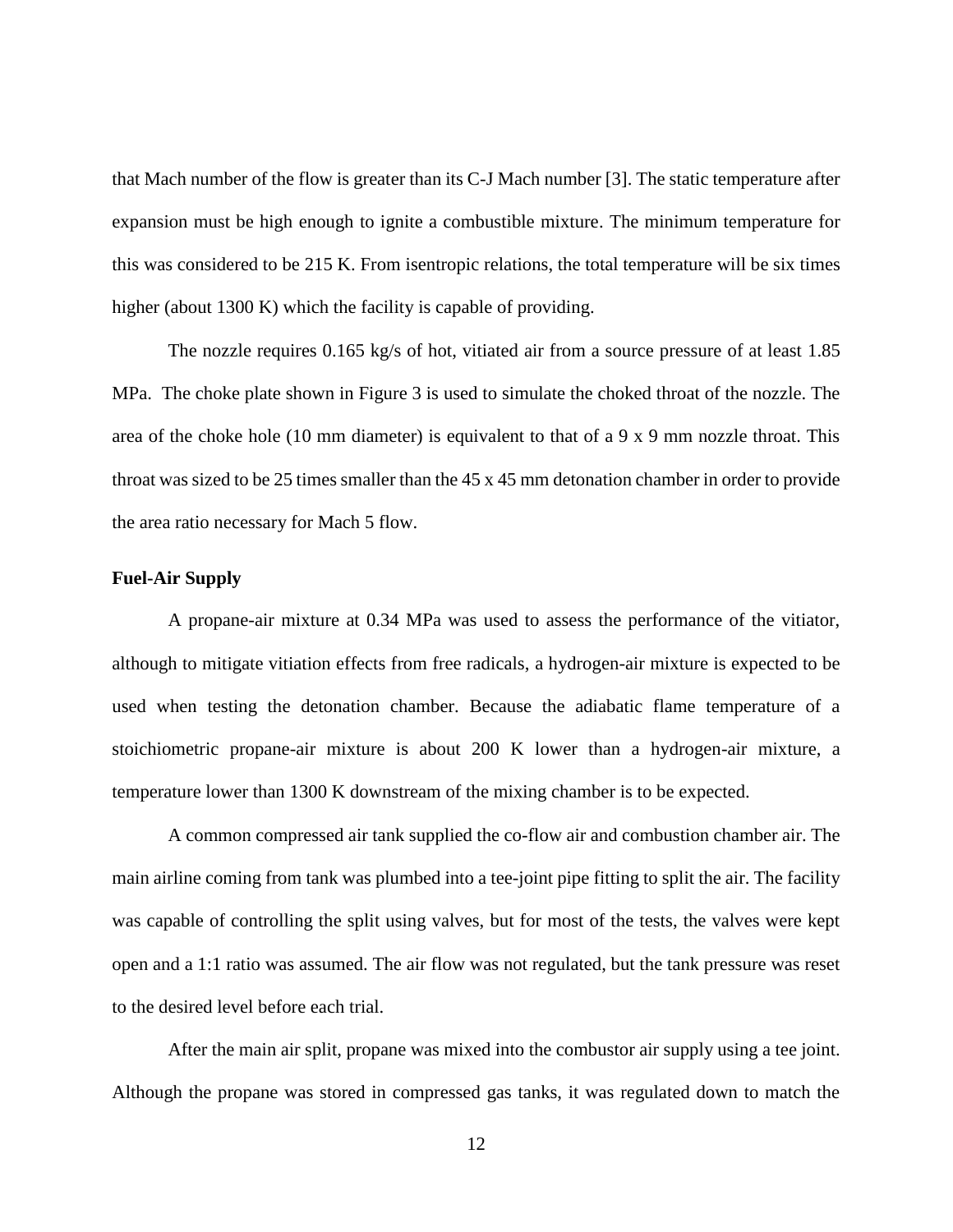pressure of the air flow. One meter of flexible hosing and piping connected the tee joint to the combustion chamber inlet channel. This also served as a channel to mix the fuel and the air.

After the main split, the co-flow supply plumbs into a manifold which splits the air into four 1/8 NPT pipes. As previously discussed, there are three purposes of the co-flow. (1) The coflow extracts heat out of the combustion chamber walls. (2) The room-temperature co-flow mixes with the hot gas from the combustion chamber in order to produce the desired total temperature. (3) The co-flow air was separated from the combustion chamber air, so that approximately 50% of the original oxygen content will be left for the detonation chamber. The facility is, however, capable of pre-enriching the oxygen content of the air in order to provide the normal oxygen percentage to the detonation chamber.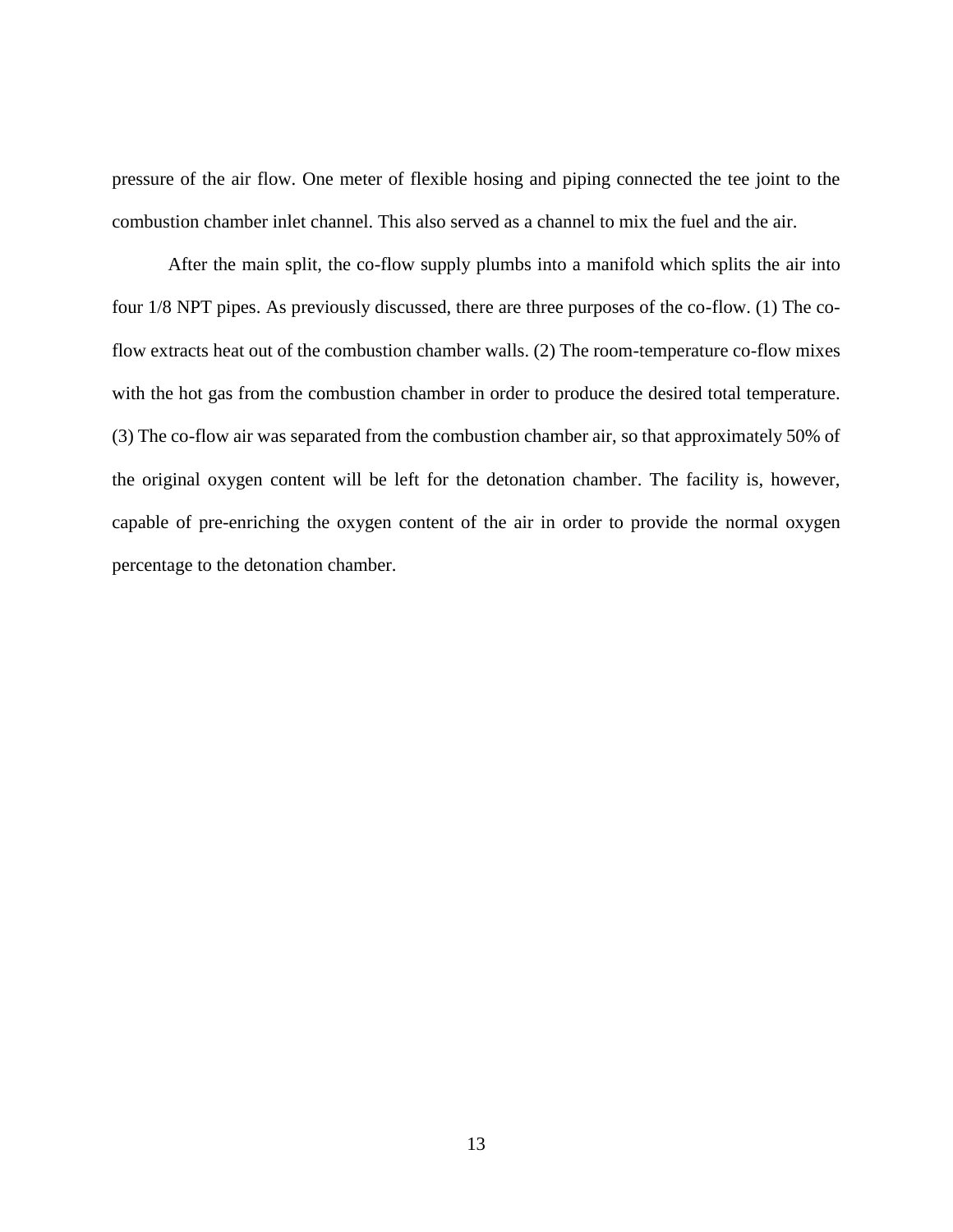## **CHAPTER THREE: EXPERIMENTAL METHODS**

#### <span id="page-21-1"></span><span id="page-21-0"></span>**Schlieren Flow Visualization**

Schlieren is an imaging technique which takes advantage of light deviation caused by an inhomogeneous transparent medium. When used on a gas jet, density gradients appear as localized light or dark regions. This imaging was done to assess the capability for the facility to provide hypersonic flow. The choke plate, previously discussed in Chapter 3, was added to the end of the mixing chamber. This choke plate had a small hole which had an area that was equivalent to the throat of a Mach 5 converging-diverging nozzle. When the facility was properly choked, a shock diamond could be seen exhausting out of the choke hole.

#### <span id="page-21-2"></span>**Flow Measurements**

Compressed air and propane were used as the combustible mixture. The target volumetric air-fuel ratio inside the combustion chamber was 23.80. For atmospheric testing (no choke plate), the total air flow rate was set to 20 SCFM which was split between the co-flow and the combustion chamber. To burn at the stoichiometric air-fuel ratio, the propane was set to 0.42 SCFM, and the color of the flame was checked to ensure this ratio.

The source of the air was a large, compressed gas tank which was reset to provide 50 psi flow before each trial. A pressure regulator was not used on the air supply because of choking concerns, but the pressure was monitored using an Ashcroft pressure regulator  $(\pm 2.5 \text{ psi})$ . The total air flow rate was controlled using Dwyer flow meter (model number: RMC-122-SSV,  $\pm$  0.25 SCFM).

The propane supply was regulated down to provide 50 psi flow using a Husky pressure regulator (Model number: HDA70703AV,  $\pm$  2.5 psi). The flow rates were controlled using an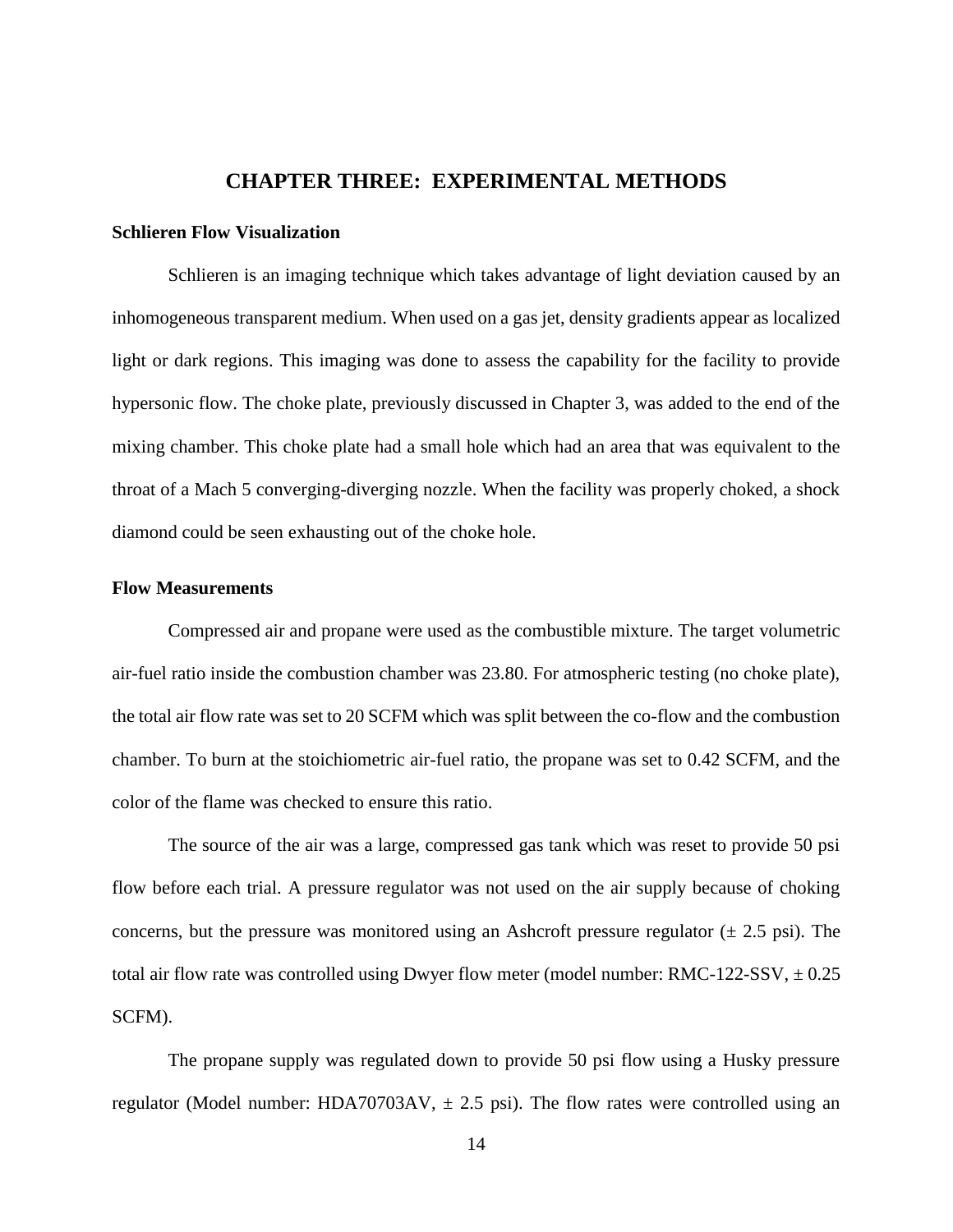Alborg flow meter (model nom.  $044-40CA$ ,  $\pm 0.04$  SCFM). The air calibration curve provided by the manufacturer was modified using a conversion factor to measure propane.

#### <span id="page-22-0"></span>**Temperature Measurements**

A Type-K thermocouple  $(\pm 2.2 \text{ K})$  was used with an Omega thermocouple reader (model number: 210460) to measure the temperature downstream of the mixing chamber. This thermocouple was chosen because its maximum temperature was safely above the predicted temperature. The thermocouple was inserted approximately 6 mm into the mixing chamber from its open-ended exit plane. Consequently, mixing of hot, vitiated air with ambient air could not be prevented without drilling a hole inside the mixing chamber, so it is important to note that the predicted readings are lower than the average of the co-flow and combustion chamber gases.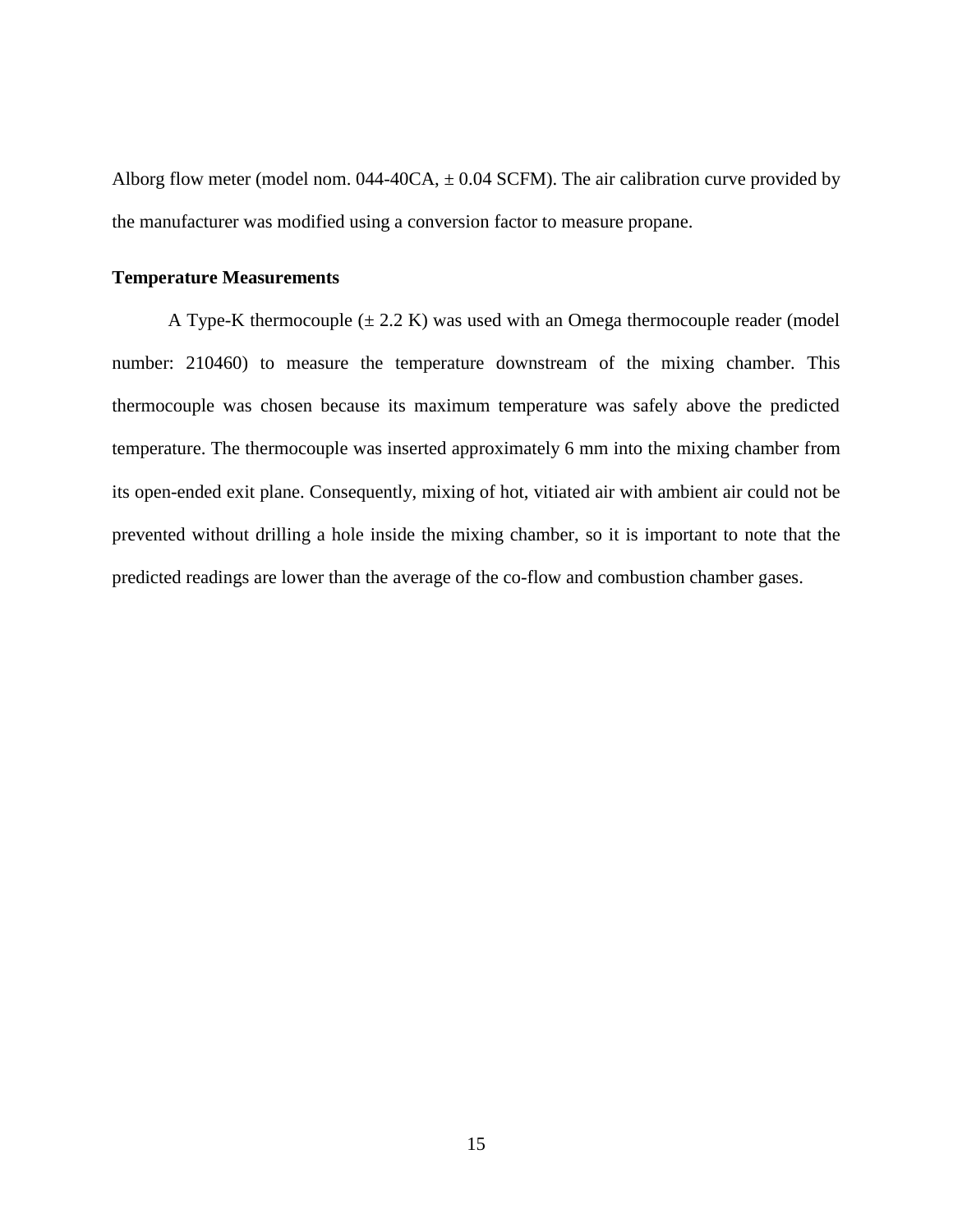## **CHAPTER FOUR: RESULTS**

#### <span id="page-23-1"></span><span id="page-23-0"></span>**Shock Diamond Formation**

The vitiated-air heating facility ("vitiator") was designed to be capable of providing highenthalpy, Mach 5 flow to a detonation chamber. A choke plate was added downstream of the mixing chamber to simulate the throat of a nozzle. This aluminum plate can be seen in the bottom of Figure 6. The area of the hole, out of which the gas jet is exhausting, is equivalent to a 9- x 9 mm Mach 5 nozzle throat. These throat dimensions were chosen to provide an area ratio of 25 to the 45- x 45-mm detonation chamber.

A shock diamond formation can be seen in the gas jet exhausting out of the throat in both images of Figure 6. This pattern consists of a series of Mach disks (nearly a normal shock wave)



**Figure 5 Schlieren Image of Non-Reacting Jet (top), Conventional Image of Reacting Jet (bottom)**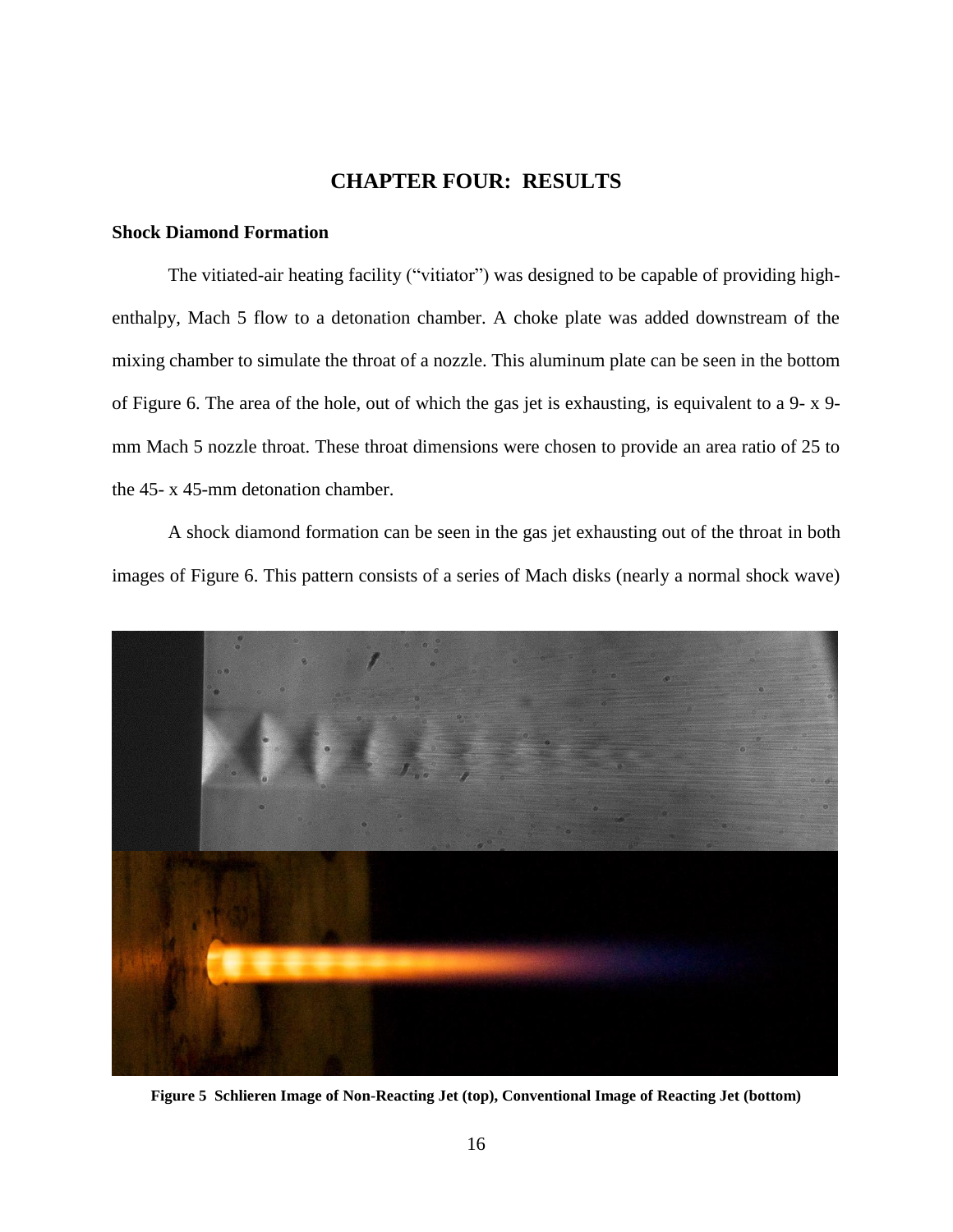formed by pairs of oblique shocks and Prandtl-Meyer expansion fans. This formation is a readily apparent confirmation that the facility is properly choked and capable of hypersonic flow.

A combustion instability was observed when the facility was back-pressured with the choke plate. This instability caused the flame to flutter rapidly while making a frequent sputtering sound. The luminous, red flame that is seen in the reacting image of Figure 6 was an unintended feature of the vitiator facility, because such a flame is an indication of inefficient, rich combustion.

The strength of the instability was determined to correlate with the air-fuel ratio. Increasing the fuel flow rate past stoichiometric levels reduced the strength of the instability. Any attempt to lean the rich mixture to the stoichiometric ratio would cause blowout.

#### <span id="page-24-0"></span>**Atmospheric Testing**

The choke plate was removed to photograph the step-stabilized flame under atmospheric condition (not back-pressured). Figure 7 shows two versions of the same image. The image on the right was altered to highlight the axial uniformity of the flame. A small, brighter region can be seen in the upper-left section of the combustion chamber. This was the result of a minor, correctable fabrication flaw: the inlet hole was approximately 2 mm off the center of the combustion chamber. This caused a slight non-uniformity in the recirculation region.

Because the luminosity of the flame is directly caused by the air-fuel ratio, the flame's color was very important in verifying the propane-air ratio. At  $\varphi = 1$ , this mixture burns at a specific shade of blue which can be observed from a safe distance by a trained eye.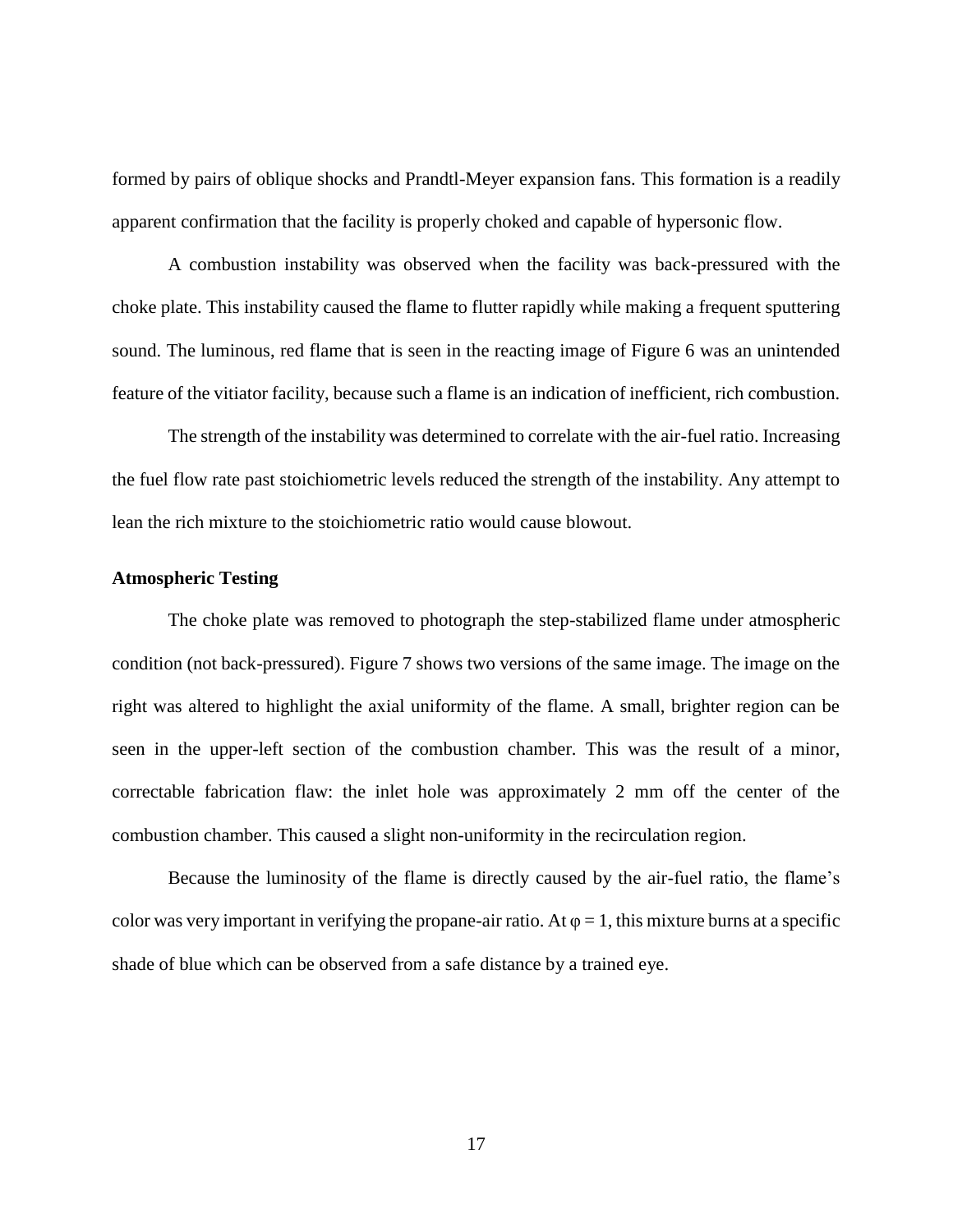

**Temperature Profile Figure 6 Flame under Atmospheric Condition: Unaltered Image (left), Altered Image (right)**

A thermocouple survey was performed at several positions along the exit plane of the mixing chamber to assess whether the co-flow had uniformly mixed with the hot gas from the combustion chamber. Data from three of those positions are given in Table 2. The condition that produced these results was stoichiometric, atmospheric combustion, which produced a total vitiated-air flow rate of 9.67 L/s.

If the mixing chamber of the facility was configured without the perforated plate and second plenum, the temperature profile was found to be non-uniform. After many trials, heat caused the thin-walled, 125-mm-long combustion chamber to warp downward. The hot gas consequently issued out of the chamber at an angle of approximately 10° below horizontal. As a

| <b>Table 2: Temperature Profile</b> |      |                                                   |  |  |  |
|-------------------------------------|------|---------------------------------------------------|--|--|--|
|                                     |      | Position   Temperature ${K}$   95% Conf. Interval |  |  |  |
|                                     | 936  | $+9$                                              |  |  |  |
|                                     | 1161 | $+9$                                              |  |  |  |
|                                     |      | $+10$                                             |  |  |  |

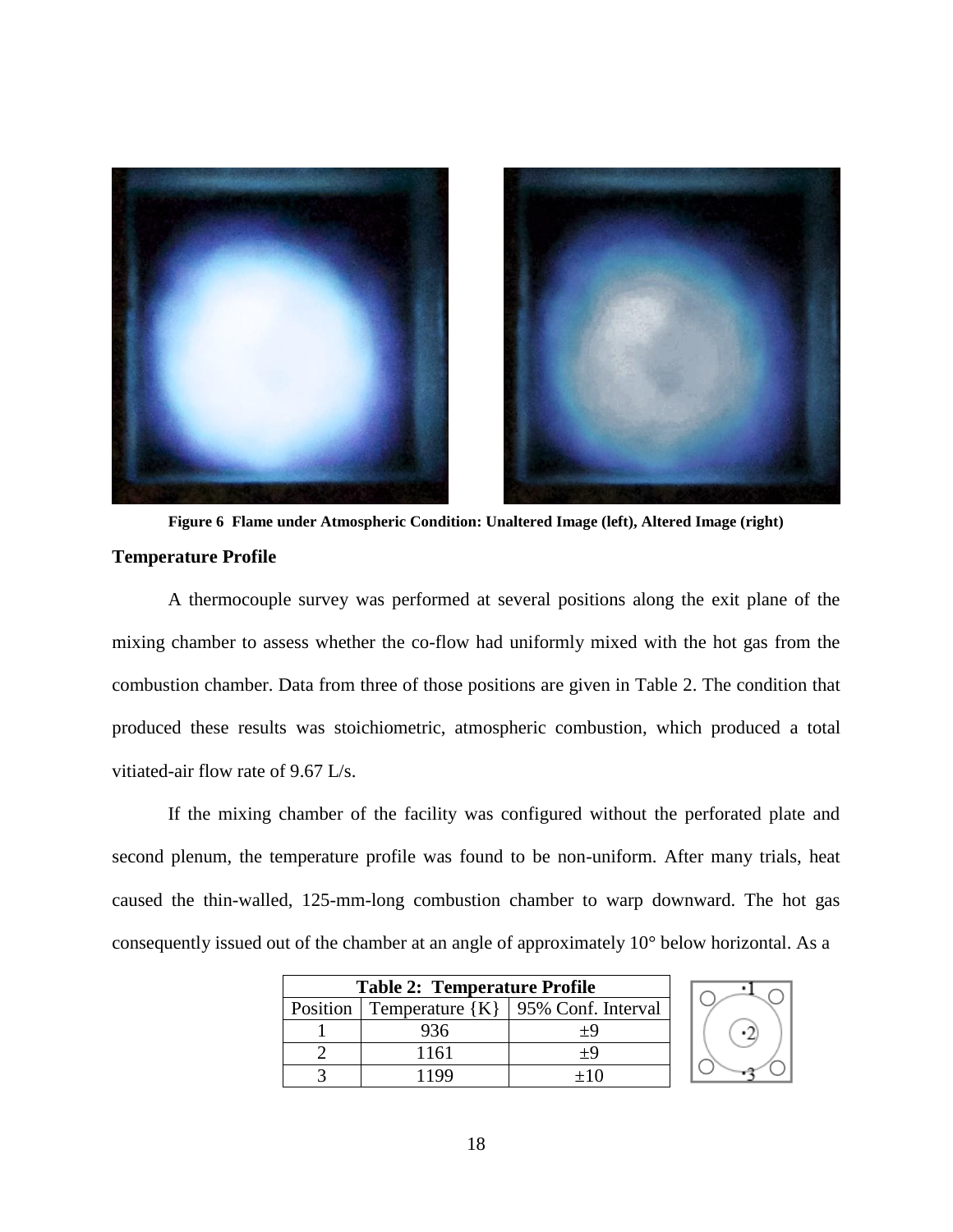result, the temperature varied along the vertical axis such that colder flow exhausted out of the upper portion of the mixing chamber. The non-uniformity was mitigated by adding the second plenum, although this second plenum absorbs heat from the hot, vitiated air. To prevent this nonuniformity, the outer diameter of the combustion chamber will be 45 mm in a future revision of the design, so that the chamber rests on the bottom wall of the plenum.

If the combustion chamber issued hot gas horizontally, it is reasonable to assume the exit plane of the first plenum would be properly mixed. The average of the data in Table 2 can be used to conservatively predict that the resulting temperature would then be about 1099 K. Because the adiabatic flame temperature of propane and air is lower than that of hydrogen and air, the results in Table 1 confirm that the facility is capable of the 1300 K design objective if hydrogen were used instead to vitiate the air.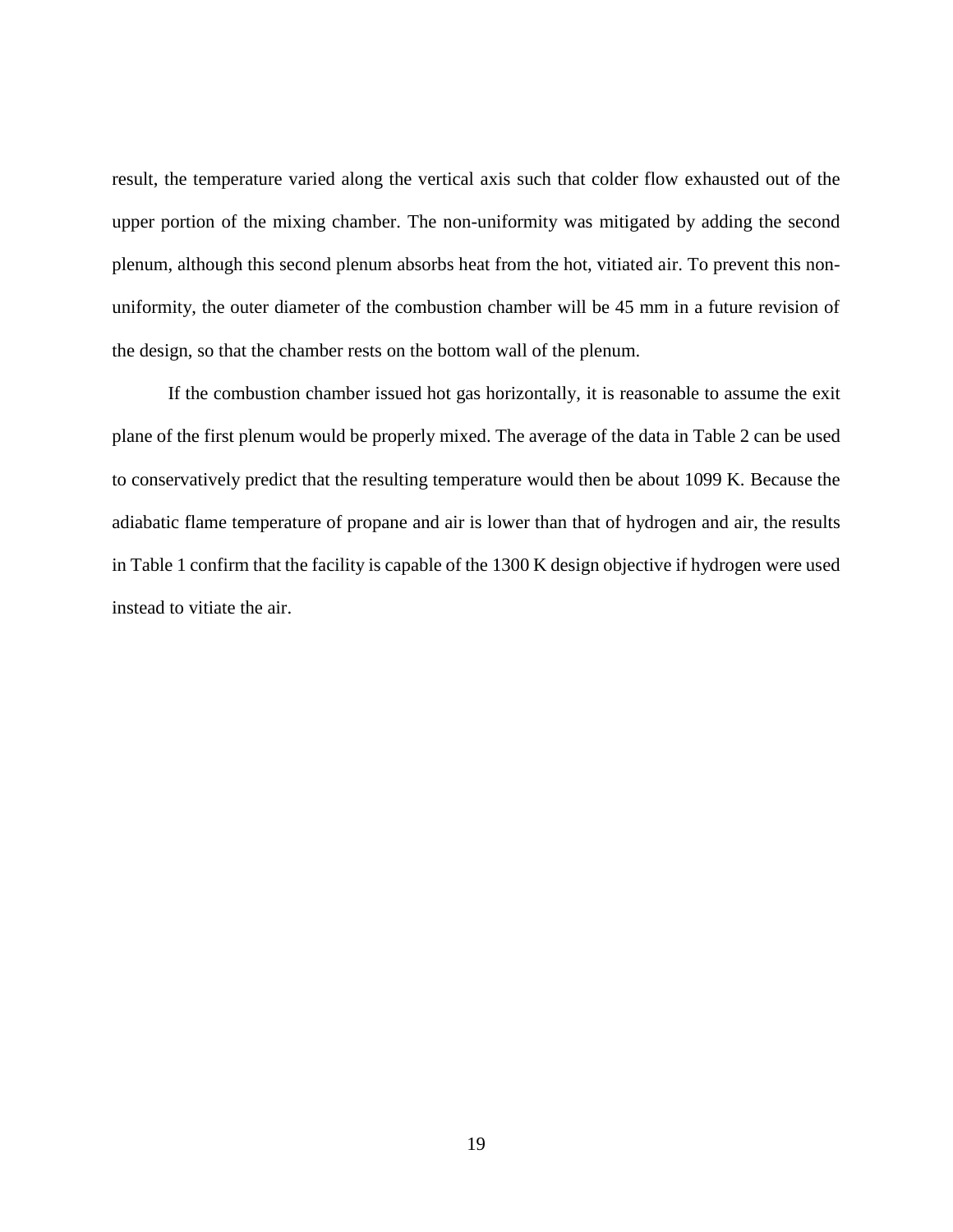## **CONCLUSION**

<span id="page-27-0"></span>A facility was designed to provide high-enthalpy, hypersonic flow to a detonation chamber. Preliminary investigation identified 1300 K and Mach 5 as the total temperature and Mach number of the combustible mixture that the detonation chamber will need to stabilize an oblique detonation wave. Vitiated-air heating was the preheating method chosen to meet these capabilities. This "vitiator" heats compressed air while retaining 50% of the original oxygen content before the air is expanded to Mach 5 in a converging-diverging nozzle. Air from a common compressed air source is split into two so that half of the air is routed into the combustion chamber and the other half flows coaxially ("co-flow") along the outside of the combustion chamber. The relatively cold co-flow air then mixes with the hot combustion products in a mixing chamber.

Schlieren flow visualization and conventional photography was performed at the exit plane of a choke plate, which simulated the throat of a converging-diverging nozzle. A shock diamond formation could be seen within the jet exhausting out of the choke hole. This is a clear indication that the choke point of the facility is at the proper location, and the facility is capable of producing hypersonic flow.

A thermocouple survey assessed the temperature profile at the exit plane of the mixing chamber. A region of relatively cold air was measured in the upper portion of the mixing chamber. After inspecting the facility, the high-temperature testing was found to have caused the thinwalled, 125-mm long combustion chamber to warp downward. In a future design revision, the outer diameter of the combustion chamber will match the 45- x 45-mm inner dimensions of the plenum, so that the bottom of the combustion chamber will rest on the bottom surface of the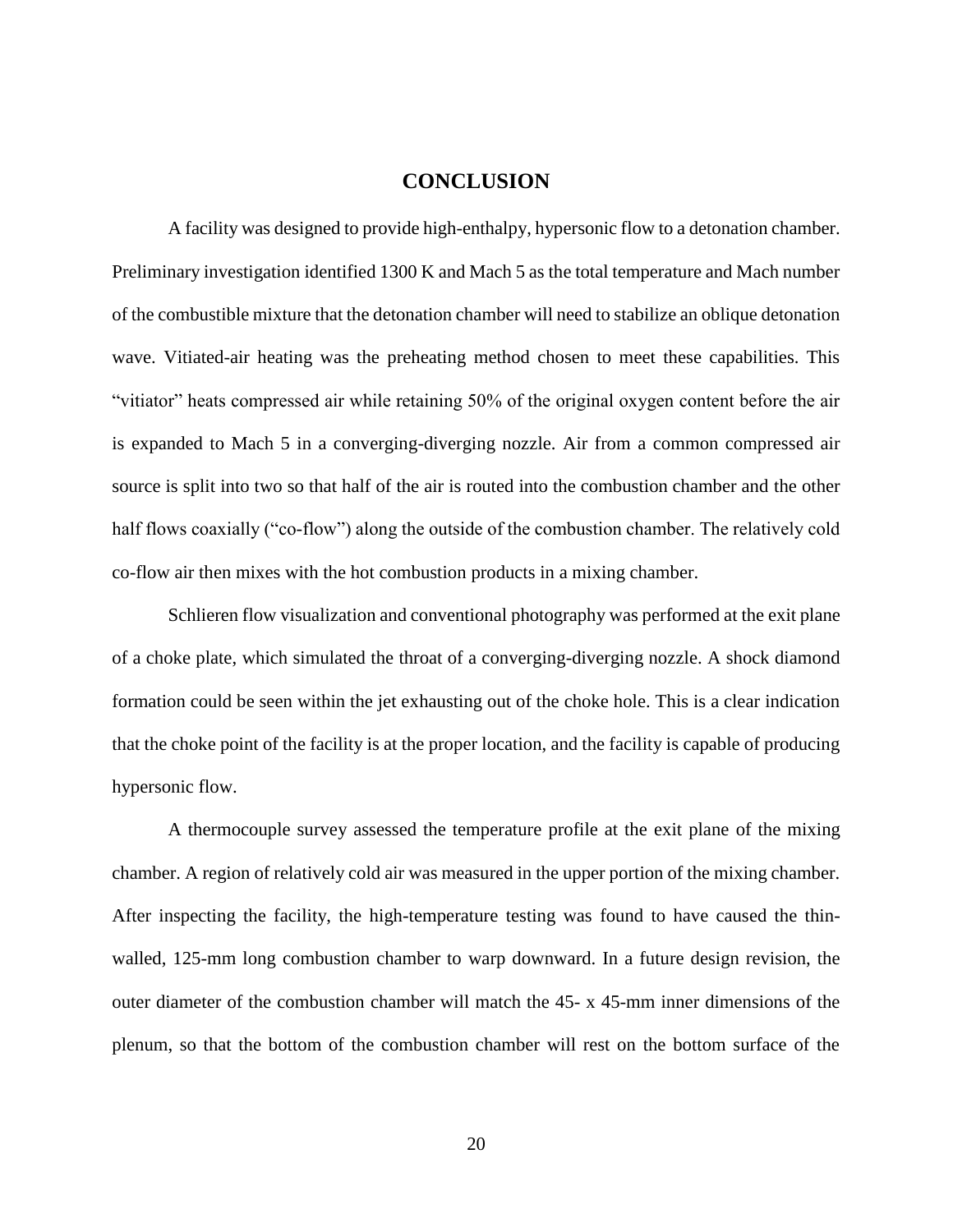plenum. The hot gas will then issue horizontally into the mixing chamber and will mix sufficiently with the co-flow as intended.

The thermocouple survey measured an average temperature of 1099 K at the exit plane of the mixing chamber; however, the actual vitiated air temperature is likely higher than this, because cool, ambient air could be seen mixing with the hot, vitiated air near the exit plane. Nevertheless, because the adiabatic flame temperature of propane-air is lower than that of hydrogen-air, if hydrogen is used instead to vitiate the air, the facility is capable of the 1300-K design objective.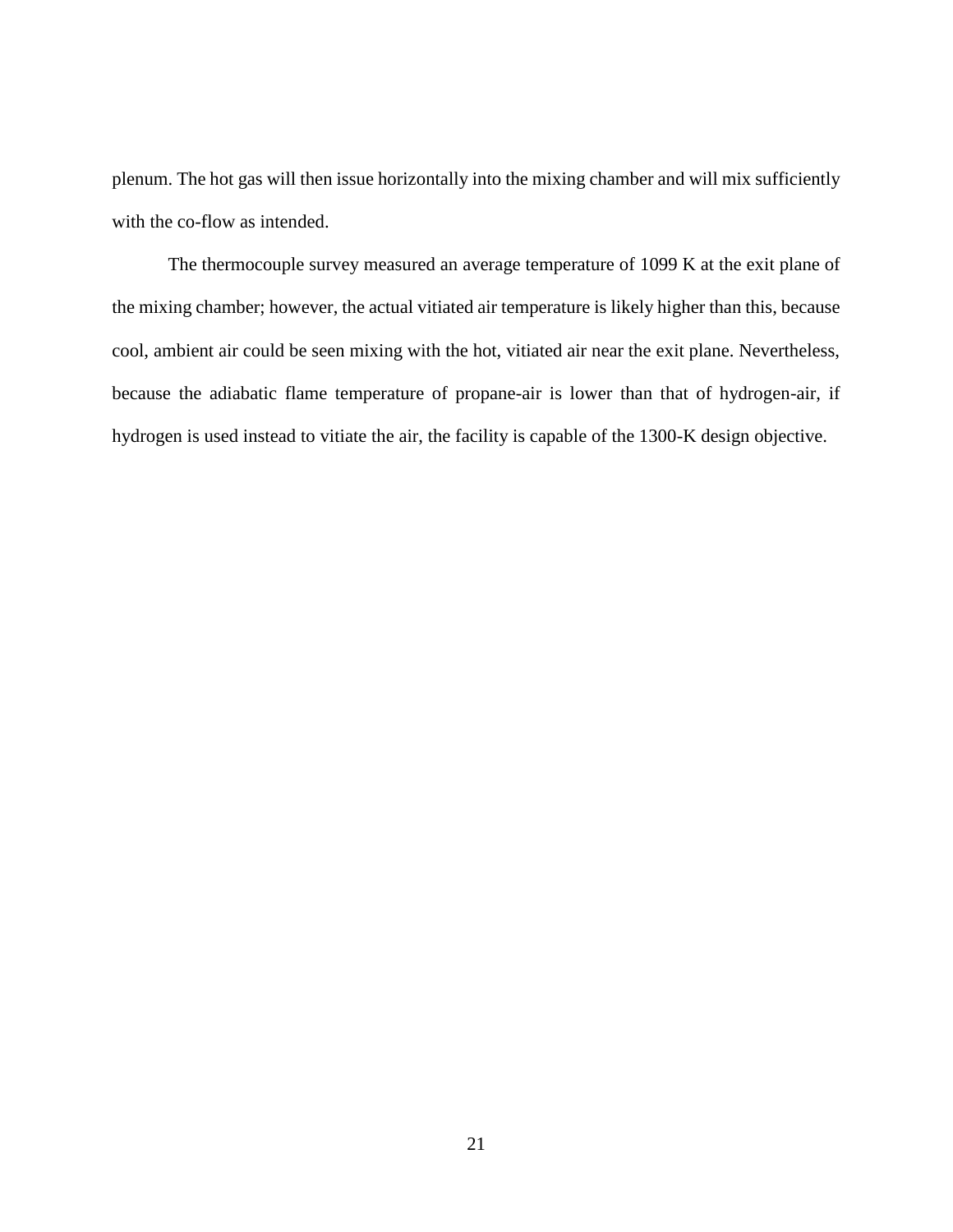#### **REFERENCES**

- <span id="page-29-0"></span>[1] Turns, S. R. (2000). *An Introduction to Combustion: Concepts and Applications* (3rd ed.). Boston: WCB/McGraw-Hill.
- [2] Friedman, R. "Kinetics of the Combustion Wave", *Journal of the American Rocket Society*, Vol. 23, No. 6 (1953), pp. 349-354.
- [3] Chapman, D. L., "On the Rate of Explosion of Gases," *Philosophical Magazine*, 47: 90 103 (1899).
- [4] Kuo, K. K. (1986). *Principles of Combustion* (2nd ed.). New York: Wiley.
- [5] Gordon, S., and McBride, B. J., "Computer Program for Calculation of Complex Chemical Equilibrium Compositions, Rocket Performance, Incident and Reflected Shocks, and Chapman-Jouguet Detonations," NASA SP-273, 1976.
- [6] Kailasanath, K., "Review of Propulsion Applications of Detonation Waves", AIAA Journal, Vol. 38, No. 9 (2000), pp. 1698-1708.
- [7] Nicholls, J. A., and Dabora, E. K., "Recent Results on Standing Detonation Waves," *Eighth Symposium (International) on Combustion*, Combustion Inst., Pittsburgh, PA, 1962, pp. 644–655.
- [8] G. P. Menees, H. G. Adelman, J. L. Chambier, and J. V. Bowles. "Wave Combustors for Trans-Atmospheric Vehicles", Journal of Propulsion and Power, Vol. 8, No. 3 (1992), pp. 709-713.
- [9] Muylaert, J., *Technologies for Propelled Hypersonic Flight: Introduction*. Vol. 2, Subgroup 2: Scram Propulsion. Neuilly-sur-Seine Cedex, France: North Atlantic Treaty Organization, Research and Technology Organization, 2006.